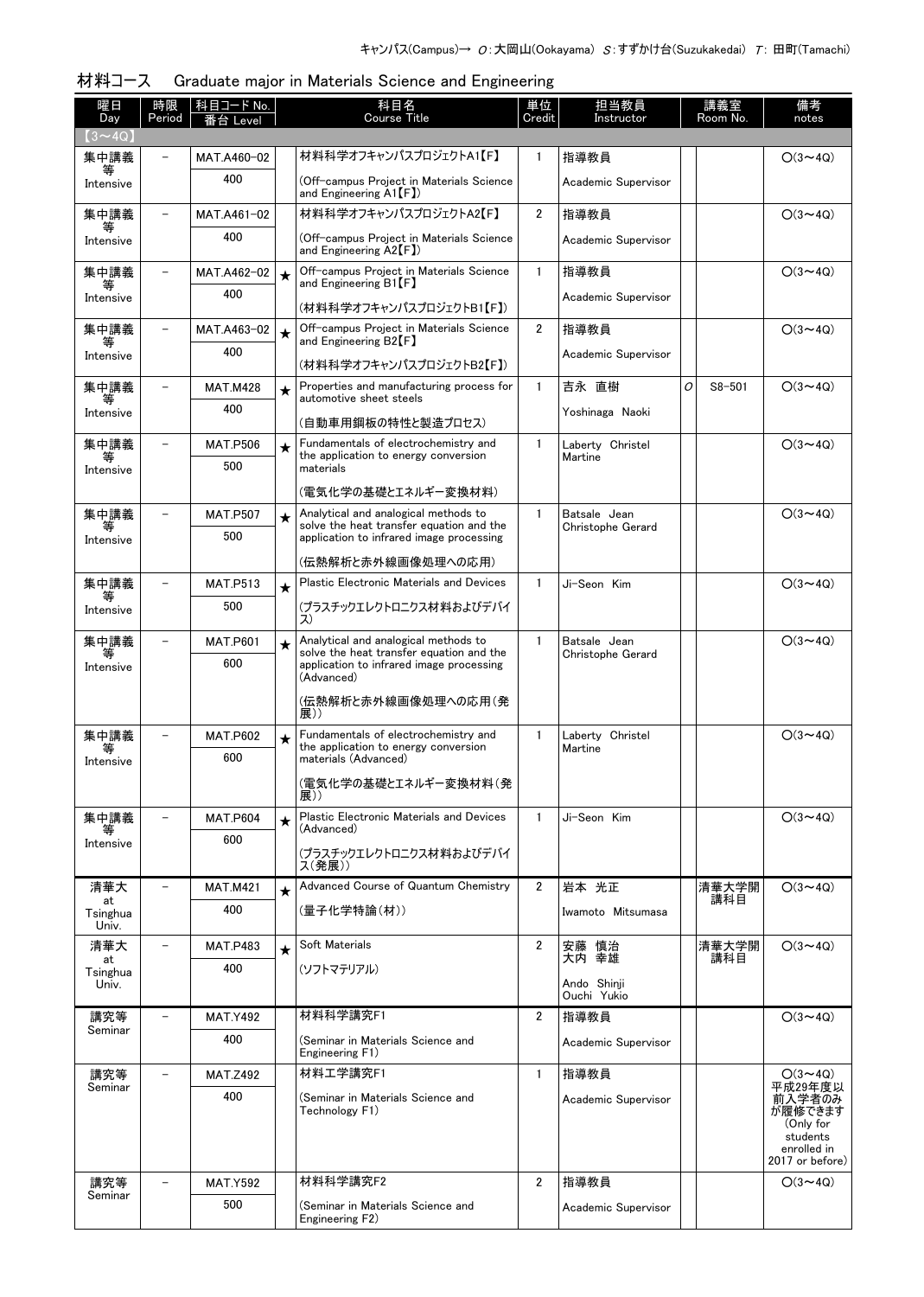| 材料コース Graduate major in Materials Science and Engineering |
|-----------------------------------------------------------|
|                                                           |

| 曜日<br>Day                | 時限<br>Period             | │科目コード No.<br>番台 Level |         | 科目名<br>Course Title                                                | 単位<br>Credit   | 担当教員<br>Instructor                               |   | 講義室<br>Room No. | 備考<br>notes                                                                                  |
|--------------------------|--------------------------|------------------------|---------|--------------------------------------------------------------------|----------------|--------------------------------------------------|---|-----------------|----------------------------------------------------------------------------------------------|
| $(3 \sim 4Q)$            |                          |                        |         |                                                                    |                |                                                  |   |                 |                                                                                              |
| 講究等<br>Seminar           |                          | <b>MAT.Z592</b>        |         | 材料工学講究F2                                                           | 1              | 指導教員                                             |   |                 | $O(3 \sim 4Q)$<br>平成29年度以                                                                    |
|                          |                          | 500                    |         | (Seminar in Materials Science and<br>Technology F2)                |                | Academic Supervisor                              |   |                 | 前入学者のみ<br>が履修できます<br>(Only for<br>students<br>enrolled in<br>2017 or before)                 |
| 講究等                      |                          | <b>MAT.A600</b>        | $\star$ | Materials Science and Engineering                                  | $\mathbf{1}$   | 扇澤 敏明                                            | O | $S8-$           | $O(3 \sim 4Q)$                                                                               |
| Seminar                  |                          | 600                    |         | Special Seminar I                                                  |                | 西方 篤ほか                                           |   | 101,102,501     |                                                                                              |
|                          |                          |                        |         | (材料科学特別セミナー第一)                                                     |                | Ougizawa Toshiaki<br>Nishikata Atsushi et<br>al. |   |                 |                                                                                              |
| 講究等                      |                          | <b>MAT.A602</b>        | $\star$ | Materials Science and Engineering<br>Special Seminar III           | $\mathbf{1}$   | 扇澤 敏明<br>西方 篤ほか                                  | 0 | $S8-$           | $O(3 \sim 4Q)$                                                                               |
| Seminar                  |                          | 600                    |         |                                                                    |                |                                                  |   | 101,102,501     |                                                                                              |
|                          |                          |                        |         | (材料科学特別セミナー第三)                                                     |                | Ougizawa Toshiaki<br>Nishikata Atsushi et<br>al. |   |                 |                                                                                              |
| 講究等                      |                          | <b>MAT.A605</b>        |         | 課題設定・解決実践プログラム第二                                                   | $\mathbf{1}$   | 指導教員                                             |   |                 | $O(3 \sim 4Q)$                                                                               |
| Seminar                  |                          | 600                    |         | (Practice Program of Topics Setup and<br>Solution II)              |                | Academic Supervisor                              |   |                 |                                                                                              |
| 講究等                      |                          | <b>MAT.A607</b>        |         | 課題設定・解決実践プログラム第四                                                   | $\mathbf{1}$   | 指導教員                                             |   |                 | $O(3 \sim 4Q)$                                                                               |
| Seminar                  |                          | 600                    |         | (Practice Program of Topics Setup and<br>Solution IV)              |                | Academic Supervisor                              |   |                 |                                                                                              |
| 講究等<br>Seminar           |                          | <b>MAT.Y692</b>        |         | 材料科学講究F3                                                           | $\overline{2}$ | 指導教員                                             |   |                 | $O(3 \sim 4Q)$                                                                               |
|                          |                          | 600                    |         | (Seminar in Materials Science and<br>Engineering F3)               |                | Academic Supervisor                              |   |                 |                                                                                              |
| 講究等                      |                          | <b>MAT.Y694</b>        |         | 材料科学講究F4                                                           | $\overline{2}$ | 指導教員                                             |   |                 | $O(3 \sim 4Q)$                                                                               |
| Seminar                  |                          | 600                    |         | (Seminar in Materials Science and<br>Engineering F4)               |                | Academic Supervisor                              |   |                 |                                                                                              |
| 講究等<br>Seminar           |                          | <b>MAT.Y696</b>        |         | 材料科学講究F5                                                           | $\overline{2}$ | 指導教員                                             |   |                 | $O(3 \sim 4Q)$                                                                               |
|                          |                          | 600                    |         | (Seminar in Materials Science and<br>Engineering F5)               |                | Academic Supervisor                              |   |                 |                                                                                              |
| 講究等<br>Seminar           | $\overline{\phantom{0}}$ | <b>MAT.Z692</b>        |         | 材料工学講究F3                                                           | $\overline{2}$ | 指導教員                                             |   |                 | $O(3 \sim 4Q)$<br>平成29年度以                                                                    |
|                          |                          | 600                    |         | (Seminar in Materials Science and<br>Technology F3)                |                | Academic Supervisor                              |   |                 | 前入学者のみ<br>が履修できます<br>(Only for<br>students<br>enrolled in<br>2017 or before)                 |
| 講究等                      |                          | <b>MAT.Z694</b>        |         | 材料工学講究F4                                                           | $\overline{2}$ | 指導教員                                             |   |                 | $O(3 \sim 4Q)$                                                                               |
| Seminar                  |                          | 600                    |         | (Seminar in Materials Science and<br>Technology F4)                |                | Academic Supervisor                              |   |                 | 平成29年度以<br>前入学者のみ<br>が履修できます<br>(Only for<br>students<br>enrolled in<br>2017 or before)      |
| 講究等                      |                          | <b>MAT.Z696</b>        |         | 材料工学講究F5                                                           | $\overline{2}$ | 指導教員                                             |   |                 | $O(3 \sim 4Q)$                                                                               |
| Seminar                  |                          | 600                    |         | (Seminar in Materials Science and                                  |                | Academic Supervisor                              |   |                 | 平成29年度以<br>前入学者のみ<br>が履修できます                                                                 |
|                          |                          |                        |         | Technology F5)                                                     |                |                                                  |   |                 | (Only for<br>students<br>enrolled in<br>2017 or before)                                      |
| $\left( 3Q\right)$       |                          |                        |         |                                                                    |                |                                                  |   |                 |                                                                                              |
| 未定<br>To be<br>announced |                          | MAT.A470-03<br>400     |         | 材料科学ティーチングキャリアA1【3】<br>(Materials Science Teaching Career<br>A1[3] | $\mathbf{1}$   | 指導教員<br>Academic Supervisor                      |   |                 | コースで開講す<br>るキャリア科目<br>(Career<br>development<br>courses<br>offered by<br>Graduate<br>Majors) |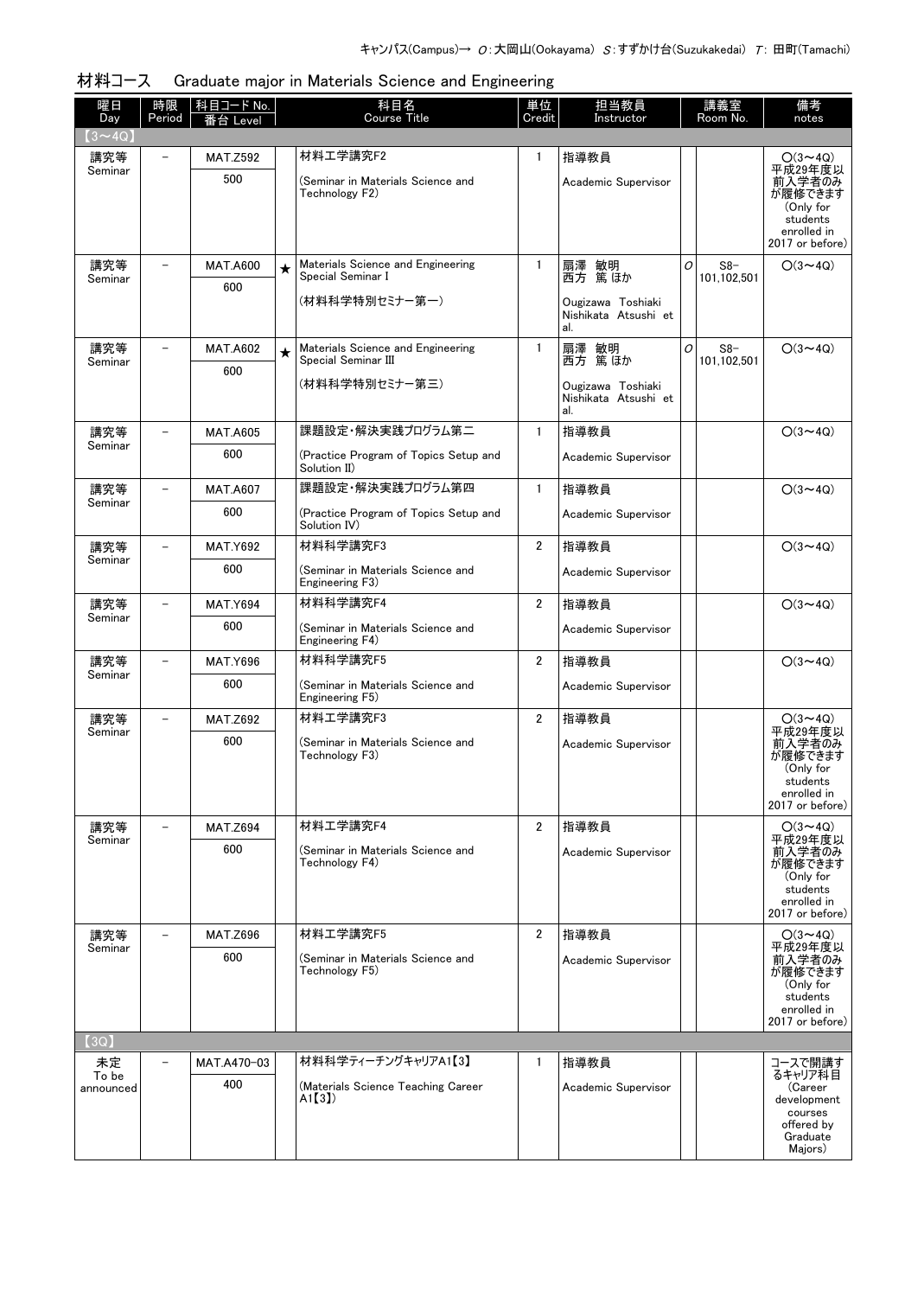| 曜日<br>Day          | 時限<br>Period             | 科目コード No.<br>番台 Level |         | 科目名<br><b>Course Title</b>                   | 単位<br>Credit   | 担当教員<br>Instructor                    |   | 講義室<br>Room No. | 備考<br>notes                           |
|--------------------|--------------------------|-----------------------|---------|----------------------------------------------|----------------|---------------------------------------|---|-----------------|---------------------------------------|
| (3Q)               |                          |                       |         |                                              |                |                                       |   |                 |                                       |
| 未定                 | $\overline{\phantom{0}}$ | MAT.A471-03           |         | 材料科学ティーチングキャリアA2【3】                          | $\mathbf{1}$   | 指導教員                                  |   |                 | コースで開講す                               |
| To be<br>announced |                          | 400                   |         | (Materials Science Teaching Career           |                | Academic Supervisor                   |   |                 | るキャリア科目<br>(Career                    |
|                    |                          |                       |         | A2[3]                                        |                |                                       |   |                 | development<br>courses                |
|                    |                          |                       |         |                                              |                |                                       |   |                 | offered by<br>Graduate                |
|                    |                          |                       |         |                                              |                |                                       |   |                 | Majors)                               |
| 未定<br>To be        |                          | MAT.A472-03           |         | 材料科学ティーチングキャリアB【3】                           | $\overline{2}$ | 指導教員                                  |   |                 | コースで開講す<br>るキャリア科目                    |
| announced          |                          | 400                   |         | (Materials Science Teaching Career<br>B(3)   |                | Academic Supervisor                   |   |                 | (Career<br>development                |
|                    |                          |                       |         |                                              |                |                                       |   |                 | courses<br>offered by                 |
|                    |                          |                       |         |                                              |                |                                       |   |                 | Graduate<br>Majors)                   |
| 未定                 |                          | MAT.A670-03           |         | 材料科学ティーチングキャリアC1【3】                          | $\mathbf{1}$   | 指導教員                                  |   |                 | コースで開講す                               |
| To be<br>announced |                          | 600                   |         | (Materials Science Teaching Career           |                | Academic Supervisor                   |   |                 | るキャリア科目<br>(Career                    |
|                    |                          |                       |         | C1(3)                                        |                |                                       |   |                 | development                           |
|                    |                          |                       |         |                                              |                |                                       |   |                 | courses<br>offered by                 |
|                    |                          |                       |         |                                              |                |                                       |   |                 | Graduate<br>Majors)                   |
| 未定                 |                          | MAT.A671-03           |         | 材料科学ティーチングキャリアC2【3】                          | $\mathbf{1}$   | 指導教員                                  |   |                 | コースで開講す<br>るキャリア科目                    |
| To be<br>announced |                          | 600                   |         | (Materials Science Teaching Career           |                | Academic Supervisor                   |   |                 | (Career                               |
|                    |                          |                       |         | C2[3]                                        |                |                                       |   |                 | development<br>courses                |
|                    |                          |                       |         |                                              |                |                                       |   |                 | offered by<br>Graduate                |
|                    |                          |                       |         |                                              |                |                                       |   |                 | Majors)                               |
| 未定<br>To be        | $\overline{\phantom{0}}$ | MAT.A672-03           |         | 材料科学ティーチングキャリアD【3】                           | $\overline{2}$ | 指導教員                                  |   |                 | コースで開講す<br>るキャリア科目                    |
| announced          |                          | 600                   |         | (Materials Science Teaching Career<br>D(3)   |                | Academic Supervisor                   |   |                 | (Career<br>development                |
|                    |                          |                       |         |                                              |                |                                       |   |                 | courses<br>offered by                 |
|                    |                          |                       |         |                                              |                |                                       |   |                 | Graduate<br>Majors)                   |
| 月                  | $1 - 2$                  | <b>MAT.C412</b>       | $\star$ | Polymeric Biomaterials                       | 2              | 柘植 丈治                                 | S | J232            | $\bigcirc$ (Mon·Thu)                  |
| Mon                |                          | 400                   |         | (高分子バイオマテリアル)                                |                | 林 智広                                  |   |                 | <b>ACEEES</b>                         |
|                    |                          |                       |         |                                              |                | Tsuge Takeharu<br>Hayashi Tomohiro    |   |                 |                                       |
| 月                  | $1 - 2$                  | <b>MAT.M425</b>       | $\star$ | Recovery, Recrystallization and Texture      | $\mathbf{1}$   | 稲邑 朋也                                 | S | J234            |                                       |
| Mon                |                          | 400                   |         | of Metals                                    |                | 細田 秀樹                                 |   |                 |                                       |
|                    |                          |                       |         | (金属の回復・再結晶・集合組織)                             |                | Inamura Tomonari<br>Hosoda Hideki     |   |                 |                                       |
| 月                  | $3 - 4$                  | MAT.M407-01           | $\star$ | Advanced Solid State Physics [a]             | $\overline{2}$ | 中辻 寬                                  | S | J234            | $\bullet$ (Mon Thu)                   |
| Mon                |                          | 400                   |         | (固体物理特論【a】)                                  |                | 合田 義弘                                 |   |                 | <b>ACEEES</b>                         |
|                    |                          |                       |         |                                              |                | Nakatsuji Kan<br>Gohda Yoshihiro      |   |                 |                                       |
| 月                  | $3 - 4$                  | <b>MAT.M412</b>       |         | 金属の信頼性と耐久性                                   | $\overline{2}$ | 小林 郁夫                                 | O | $S8 - 501$      | $\bullet$ (Mon Thu)                   |
| Mon                |                          | 400                   |         | (Reliability and Durability of Metals and    |                | 小林 覚ほか                                |   |                 |                                       |
|                    |                          |                       |         | Alloys)                                      |                | Kobavashi Equo<br>Kobayashi Satoru et |   |                 |                                       |
|                    |                          |                       |         |                                              |                | al.                                   |   |                 |                                       |
| 月<br>Mon           | $5 - 6$                  | MAT.P403              | $\star$ | Soft Materials Physics                       | $\mathbf{1}$   | Vacha Martin                          | 0 | $S8 - 623$      | <b>ACEEES</b>                         |
|                    |                          | 400                   |         | (ソフトマテリアル物理)                                 |                |                                       |   |                 |                                       |
| 月<br>Mon           | $7 - 8$                  | <b>MAT.P414</b>       | $\star$ | Soft Materials Function                      | $\mathbf{1}$   | 道信 剛志                                 | O | $S8 - 623$      | <b>ACEEES</b>                         |
|                    |                          | 400                   |         | (ソフトマテリアル機能)                                 |                | Michinobu Tsuyoshi                    |   |                 |                                       |
| 火<br>Tue           | $1 - 2$                  | <b>MAT.C404</b>       |         | 半導体物性特論(材料)                                  | 2              | 真島 豊<br>平松 秀典                         | S | J234            | $\bigcirc$ (Tue•Fri)<br><b>ACEEES</b> |
|                    |                          | 400                   |         | (Physics and Chemistry of<br>Semiconductors) |                | Majima Yutaka                         |   |                 |                                       |
|                    |                          |                       |         |                                              |                | Hiramatsu Hidenori                    |   |                 |                                       |
| 火<br>Tue           | $1 - 2$                  | MAT.M422-03           |         | 実践SEM観察技術概論【3】                               | $\mathbf{1}$   | 村石 信二<br>中村 吉男                        | 0 | $S7-3F$         |                                       |
|                    |                          | 400                   |         | (Practical SEM observation<br>techniques(3)  |                | Muraishi Shinji                       |   |                 |                                       |
|                    |                          |                       |         |                                              |                | Nakamura Yoshio                       |   |                 |                                       |

材料コース Graduate major in Materials Science and Engineering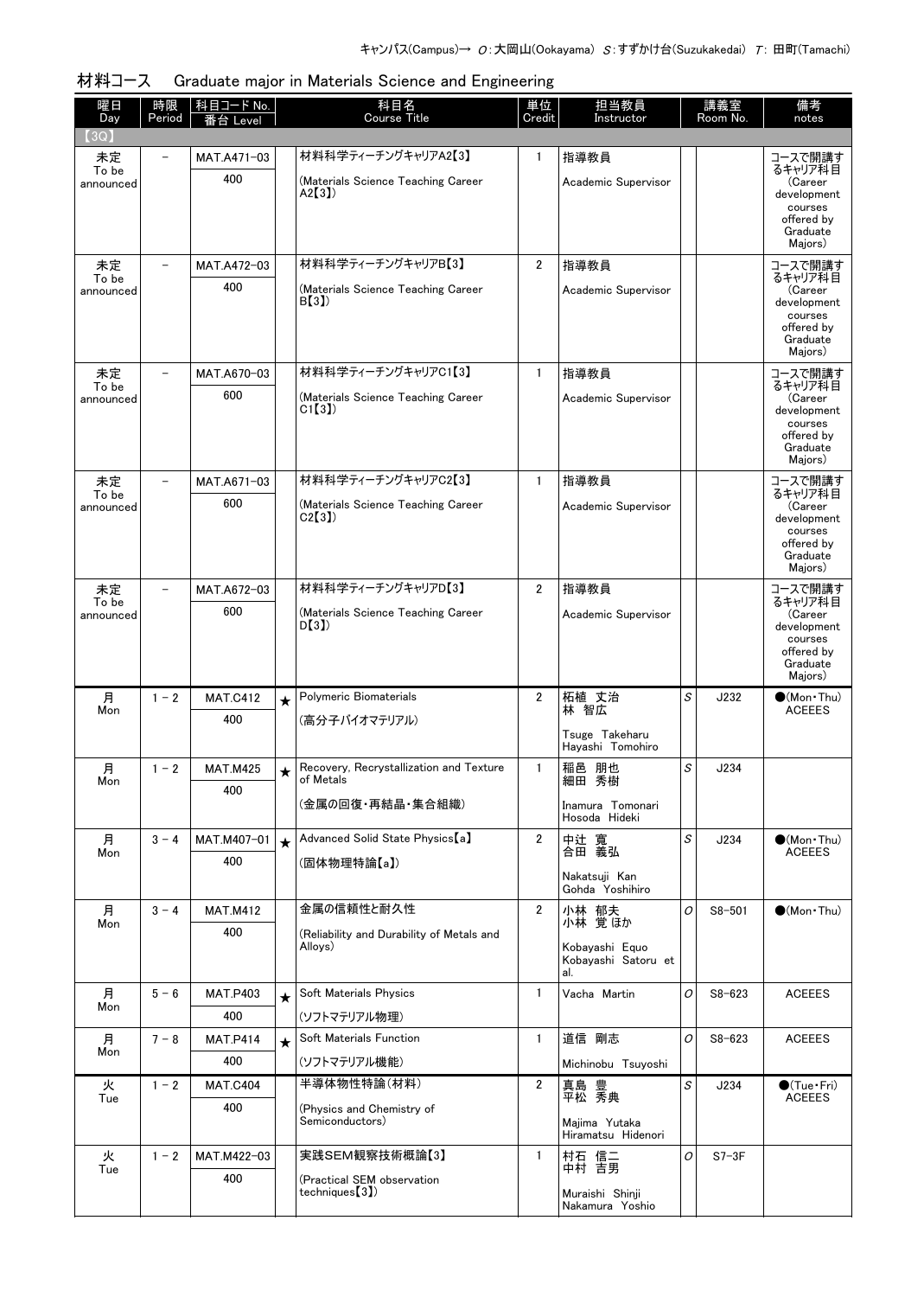| 曜日<br>時限<br>科目コード No.<br>Day<br>Period<br>≸台 Level | 科目名<br>単位<br><b>Course Title</b><br>Credit                                             | 担当教員<br>Instructor                           |        | 講義室<br>Room No.      | 備考<br>notes                            |
|----------------------------------------------------|----------------------------------------------------------------------------------------|----------------------------------------------|--------|----------------------|----------------------------------------|
| (3Q)                                               |                                                                                        |                                              |        |                      |                                        |
| 火<br>$3 - 4$<br><b>ENR.J409</b><br>Tue             | 研究者向け特許論文等知財の基礎<br>$\overline{2}$                                                      | 吉本 護                                         | S      | J232                 | $\bullet$ (Tue•Fri)<br><b>ACEEES</b>   |
| 400<br>System)                                     | (Introduction to Intellectual Property                                                 | Yoshimoto Mamoru                             |        |                      |                                        |
| 微粒子科学特論<br>火<br>$3 - 4$<br><b>MAT.C416</b>         | $\overline{2}$                                                                         | 宮内 雅浩<br>※徳留 弘優                              | 0      | $S7 - 201$           | $\bullet$ (Tue · Fri)                  |
| Tue<br>400<br>Science)                             | (Advanced Course of Nano-Particles                                                     |                                              |        |                      |                                        |
|                                                    |                                                                                        | Miyauchi Masahiro<br>X Tokudome<br>Hiromasa  |        |                      |                                        |
| 火<br>$5 - 6$<br><b>ENR.J402</b><br>$\star$<br>Tue  | Physical Chemistry for High Temperature<br>$\mathbf{1}$<br>Processes - Thermodynamics- | 須佐 匡裕<br>小林 能直 ほか                            | O      | $S8 - 501$           | <b>ACEEES</b>                          |
| 400                                                | (高温物理化学ー熱力学)                                                                           | Susa Masahiro                                |        |                      |                                        |
|                                                    |                                                                                        | Kobayashi Yoshinao<br>et al.                 |        |                      |                                        |
| 火<br>$5 - 6$<br><b>MAT.P465</b><br>$\star$         | Advanced Course in Physical Properties<br>$\mathbf{1}$                                 | 鞠谷 雄士                                        | O      | $S8 - 623$           |                                        |
| of Organic Materials A<br>Tue<br>400               |                                                                                        | 森川 淳子 ほか                                     |        |                      |                                        |
| (有機材料物性特論A)                                        |                                                                                        | Kikutani Takeshi<br>Morikawa Junko et<br>al. |        |                      |                                        |
| 火<br>$5 - 6$<br><b>MAT.C509</b>                    | ファインセラミックス産業及び関連企業の研<br>$\mathbf{1}$                                                   | 東 正樹                                         | Ο      | $S7 - 202$           | $\bullet$ (Tue · Fri)                  |
| Tue<br>500                                         | 究・開発の現状と先端技術                                                                           | ※ 矢野 友三郎 ほか                                  | S      | G111                 | 遠隔授業                                   |
|                                                    | (Advanced R&D in Ceramic Industry)                                                     | Azuma Masaki<br>X Yano Tomosaburo<br>et al.  |        |                      |                                        |
| $7 - 8$<br>火<br><b>ENR.J401</b><br>$\star$<br>Tue  | <b>Advanced Metal Physics</b><br>$\overline{2}$                                        | 史蹟<br>中村 吉男                                  | O      | $S8 - 501$           | $\bullet$ (Tue · Fri)<br><b>ACEEES</b> |
| 400<br>(金属物性特論)                                    |                                                                                        | Shi Ji                                       |        |                      |                                        |
|                                                    |                                                                                        | Nakamura Yoshio                              |        |                      |                                        |
| 材料機器分析特論<br>火<br>$7 - 8$<br><b>MAT.C405</b><br>Tue | $\overline{2}$                                                                         | 松下 伸広<br>※ 福永 啓一 ほか                          | 0<br>S | $S7 - 202$<br>G111   | $\bullet$ (Tue · Fri)<br>遠隔授業          |
| 400<br>Analysis for Materials)                     | (Advanced Course of Instrumental                                                       | Matsushita Nobuhiro                          |        |                      | <b>ACEEES</b>                          |
|                                                    |                                                                                        | X Fukunaga Keiichi<br>et al.                 |        |                      |                                        |
| 火<br>$7 - 8$<br><b>MAT.P423</b><br>$\star$         | Advanced Course in Composite Materials<br>$\mathbf{1}$                                 | 塩谷 正俊                                        | O      | $S8 - 623$           | <b>ACEEES</b>                          |
| Tue<br>400<br>(有機複合材料)                             |                                                                                        | Shioya Masatoshi                             |        |                      |                                        |
| 水<br>$5 - 6$<br><b>MAT.M420</b><br>$\star$<br>Wed  | Metal Science on Development of<br>$\mathbf{1}$<br>Aircraft Engine Materials           | Naka Shigehisa                               | 0      | $S8 - 501$           |                                        |
| 400                                                | (航空機エンジン用材料の金属学)                                                                       |                                              |        |                      |                                        |
| 木<br>$1 - 2$<br><b>MAT.C412</b><br>$\star$         | $\overline{2}$<br>Polymeric Biomaterials                                               | 柘植 丈治                                        | S      | J232                 | $\bullet$ (Mon•Thu)                    |
| Thu<br>400                                         | (高分子バイオマテリアル)                                                                          | 林 智広                                         |        |                      | <b>ACEEES</b>                          |
|                                                    |                                                                                        | Tsuge Takeharu<br>Hayashi Tomohiro           |        |                      |                                        |
| 木<br>$3 - 4$<br>MAT.M407-01<br>$\star$             | Advanced Solid State Physics [a]<br>$\overline{2}$                                     | 中辻 寬                                         | S      | J234                 | $\bullet$ (Mon Thu)                    |
| Thu<br>400<br>(固体物理特論【a】)                          |                                                                                        | 合田 義弘                                        |        |                      | <b>ACEEES</b>                          |
|                                                    |                                                                                        | Nakatsuji Kan<br>Gohda Yoshihiro             |        |                      |                                        |
| 木<br>$3 - 4$<br><b>MAT.M412</b><br>Thu             | 金属の信頼性と耐久性<br>$\overline{2}$                                                           | 小林 郁夫<br>小林 覚ほか                              | O      | $S8 - 501$           | $\bullet$ (Mon Thu)                    |
| 400<br>Alloys)                                     | (Reliability and Durability of Metals and                                              | Kobayashi Equo                               |        |                      |                                        |
|                                                    |                                                                                        | Kobayashi Satoru et<br>al.                   |        |                      |                                        |
| 金<br>$1 - 2$<br><b>MAT.C404</b>                    | 半導体物性特論(材料)<br>$\overline{2}$                                                          | 真島 豊<br>平松 秀典                                | S      | J234                 | $\bullet$ (Tue•Fri)                    |
| Fri<br>400                                         | (Physics and Chemistry of                                                              |                                              |        |                      | <b>ACEEES</b>                          |
| Semiconductors)                                    |                                                                                        | Majima Yutaka<br>Hiramatsu Hidenori          |        |                      |                                        |
| 金<br>$1 - 4$<br><b>TCM.A402</b><br>$\star$         | Materials simulation (R)<br>$\mathbf{2}$                                               | 大場 史康<br>松下 雄一郎 ほか                           |        | 이南4号館 情              | □                                      |
| $\bar{F}$ ri<br>400                                | (マテリアルズシミュレーション (R))                                                                   |                                              |        | 報ネットワー<br>ク演習室 第     |                                        |
|                                                    | TAC-MI 登録学生優先科目                                                                        | Oba Fumiyasu<br>Matsushita Yuichiro          |        | 1演習室<br>Information  |                                        |
|                                                    | TAC-MI students have priority registration                                             | et al.                                       |        | Network<br>Exercise  |                                        |
|                                                    |                                                                                        |                                              |        | Room 1st<br>Exercise |                                        |

材料コース Graduate major in Materials Science and Engineering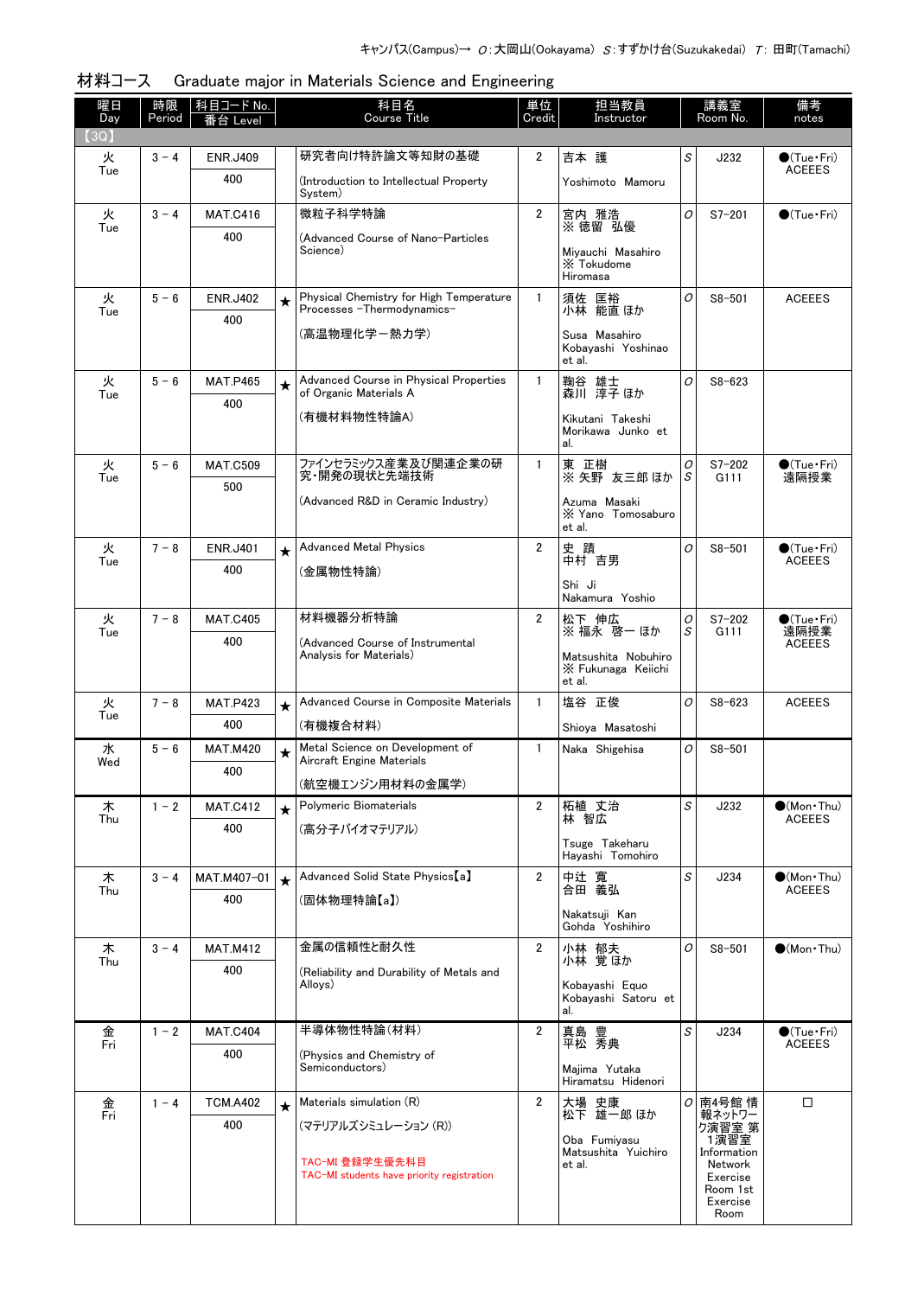| 材料コース Graduate major in Materials Science and Engineering |  |
|-----------------------------------------------------------|--|
|-----------------------------------------------------------|--|

| 曜日<br>Day         | 時限<br>Period             | 科目コード No.<br>番台 Level |         | 科目名<br><b>Course Title</b>                                  | 単位<br>Credit   | 担当教員<br>Instructor                 |        | 講義室<br>Room No.           | 備考<br>notes                             |  |
|-------------------|--------------------------|-----------------------|---------|-------------------------------------------------------------|----------------|------------------------------------|--------|---------------------------|-----------------------------------------|--|
| (3Q)              |                          |                       |         |                                                             |                |                                    |        |                           |                                         |  |
| 金<br>Fri          | $1 - 4$                  | <b>TCM.A403</b>       | $\star$ | Materials simulation (I)                                    | $\overline{2}$ | 大場 史康<br>松下 雄一郎 ほか                 |        | <i>O</i> 南4号館 情<br>報ネットワー | □                                       |  |
|                   |                          | 400                   |         | (マテリアルズシミュレーション (I))                                        |                | Oba Fumiyasu                       |        | ク演習室 第<br>1演習室            |                                         |  |
|                   |                          |                       |         | TAC-MI 登録学生優先科目                                             |                | Matsushita Yuichiro                |        | Information               |                                         |  |
|                   |                          |                       |         | TAC-MI students have priority registration                  |                | et al.                             |        | Network<br>Exercise       |                                         |  |
|                   |                          |                       |         |                                                             |                |                                    |        | Room 1st<br>Exercise      |                                         |  |
|                   |                          |                       |         |                                                             |                |                                    |        | Room                      |                                         |  |
| 金<br>Fri          | $3 - 4$                  | <b>ENR.J409</b>       |         | 研究者向け特許論文等知財の基礎                                             | $\overline{2}$ | 吉本 護                               | S      | J232                      | $\bigcirc$ (Tue · Fri)<br><b>ACEEES</b> |  |
|                   |                          | 400                   |         | (Introduction to Intellectual Property<br>System)           |                | Yoshimoto Mamoru                   |        |                           |                                         |  |
| 金                 | $3 - 4$                  | <b>MAT.C416</b>       |         | 微粒子科学特論                                                     | $\overline{2}$ | 宮内 雅浩                              | 0      | $S7 - 201$                | $\bigcirc$ (Tue·Fri)                    |  |
| Fri               |                          | 400                   |         | (Advanced Course of Nano-Particles                          |                | ※徳留 弘優                             |        |                           |                                         |  |
|                   |                          |                       |         | Science)                                                    |                | Miyauchi Masahiro                  |        |                           |                                         |  |
|                   |                          |                       |         |                                                             |                | X Tokudome<br>Hiromasa             |        |                           |                                         |  |
| 金                 | $3 - 4$                  | <b>MAT.P424</b>       | $\star$ | Advanced Course in Polymer Processing                       | $\mathbf{1}$   | 鞠谷 雄士                              | 0      | $S8 - 623$                | <b>ACEEES</b>                           |  |
| Fri               |                          | 400                   |         | A                                                           |                | Kikutani Takeshi                   |        |                           |                                         |  |
|                   |                          |                       |         | (有機材料加工A)<br>Physical Chemistry for High Temperature        | $\mathbf{1}$   |                                    |        |                           |                                         |  |
| 金<br>Fri          | $5 - 6$                  | <b>ENR.J404</b>       | $\star$ | Processes -Oxidation of Metals-                             |                | 上田 光敏<br>須佐 匡裕 ほか                  | 0      | $S8 - 501$                | <b>ACEEES</b>                           |  |
|                   |                          | 400                   |         | (高温物理化学-金属の高温酸化)                                            |                | Ueda Mitsutoshi                    |        |                           |                                         |  |
|                   |                          |                       |         |                                                             |                | Susa Masahiro et al.               |        |                           |                                         |  |
| 金<br>Fri          | $5 - 6$                  | <b>MAT.P422</b>       |         | 有機材料科学設計                                                    | $\mathbf{1}$   | 扇澤 敏明                              | 0      | $S8 - 623$                | <b>ACEEES</b>                           |  |
|                   |                          | 400                   |         | (Organic Materials Design)                                  |                | Ougizawa Toshiaki                  |        |                           |                                         |  |
| 金<br>Fri          | $5 - 6$                  | <b>MAT.C509</b>       |         | ファインセラミックス産業及び関連企業の研<br>究・開発の現状と先端技術                        | $\mathbf{1}$   | 東 正樹<br>※ 矢野 友三郎 ほか                | 0<br>S | $S7 - 202$<br>G111        | $\bigcirc$ (Tue · Fri)<br>遠隔授業          |  |
|                   |                          | 500                   |         | (Advanced R&D in Ceramic Industry)                          |                | Azuma Masaki                       |        |                           |                                         |  |
|                   |                          |                       |         |                                                             |                | X Yano Tomosaburo<br>et al.        |        |                           |                                         |  |
| 金                 | $7 - 8$                  | <b>ENR.J401</b>       |         | <b>Advanced Metal Physics</b>                               | $\overline{2}$ | 史蹟                                 | 0      | $S8 - 501$                | $\bigcirc$ (Tue · Fri)                  |  |
| Fri               |                          | 400                   | $\star$ | (金属物性特論)                                                    |                | 中村 吉男                              |        |                           | <b>ACEEES</b>                           |  |
|                   |                          |                       |         |                                                             |                | Shi Ji                             |        |                           |                                         |  |
|                   | $7 - 8$                  |                       |         | 材料機器分析特論                                                    |                | Nakamura Yoshio                    |        |                           |                                         |  |
| 金<br>Fri          |                          | <b>MAT.C405</b>       |         |                                                             | $\mathbf{2}$   | 松下 伸広<br>※ 福永 啓一 ほか                | 0<br>S | $S7 - 202$<br>G111        | $\bullet$ (Tue•Fri)<br>遠隔授業             |  |
|                   |                          | 400                   |         | (Advanced Course of Instrumental<br>Analysis for Materials) |                | Matsushita Nobuhiro                |        |                           | ACEEES                                  |  |
|                   |                          |                       |         |                                                             |                | X Fukunaga Keiichi<br>et al.       |        |                           |                                         |  |
| 金                 | $7 - 8$                  | <b>CAP.P523</b>       | $\star$ | <b>Quantum Chemical Calculations for</b>                    | $\mathbf{1}$   | 川内 進                               |        | ○ 南4号館情                   | <b>ACEEES</b>                           |  |
| Fri               |                          | 500                   |         | Polymer Chemistry                                           |                | Kawauchi Susumu                    |        | 報ネットワー<br>ク演習室第           |                                         |  |
|                   |                          |                       |         | (高分子量子化学特論)                                                 |                |                                    |        | 二演習室<br>Information       |                                         |  |
|                   |                          |                       |         |                                                             |                |                                    |        | Network<br>Exercise       |                                         |  |
|                   |                          |                       |         |                                                             |                |                                    |        | Room 2nd                  |                                         |  |
|                   |                          |                       |         |                                                             |                |                                    |        | Exercise<br>Room          |                                         |  |
| インターン             | $\overline{\phantom{0}}$ | MAT.A661-03           |         | 材料科学派遣プロジェクト第一                                              | $\mathbf{1}$   | 指導教員                               |        |                           |                                         |  |
| シップ<br>Internship |                          | 600                   |         | (Materials Off-campus Project 1)                            |                | Academic Supervisor                |        |                           |                                         |  |
| インターン             | $\overline{\phantom{0}}$ | MAT.A662-03           |         | 材料科学派遣プロジェクト第二                                              | $\overline{2}$ | 指導教員                               |        |                           |                                         |  |
| シップ<br>Internship |                          | 600                   |         | (Materials Off-campus Project 2)                            |                | Academic Supervisor                |        |                           |                                         |  |
| インターン             | $\overline{\phantom{a}}$ | MAT.A663-03           |         | 材料科学派遣プロジェクト第三                                              | 4              | 指導教員                               |        |                           |                                         |  |
| シップ<br>Internship |                          | 600                   |         | (Materials Off-campus Project 3)                            |                | Academic Supervisor                |        |                           |                                         |  |
| インターン             | $\overline{\phantom{0}}$ | MAT.A664-03           |         | 材料科学派遣プロジェクト第四                                              | 6              | 指導教員                               |        |                           |                                         |  |
| シップ<br>Internship |                          | 600                   |         | (Materials Off-campus Project 4)                            |                | Academic Supervisor                |        |                           |                                         |  |
| 清華大               | $\overline{\phantom{0}}$ | EEE.D571              | $\star$ | Nano-Materials Electronics                                  | $\overline{2}$ | 中川 茂樹                              |        | 清華大学開                     |                                         |  |
| at<br>Tsinghua    |                          | 500                   |         | (ナノ材料電子)                                                    |                | 間中 孝彰                              |        | 講科目                       |                                         |  |
| Univ.             |                          |                       |         |                                                             |                | Nakagawa Shigeki<br>Manaka Takaaki |        |                           |                                         |  |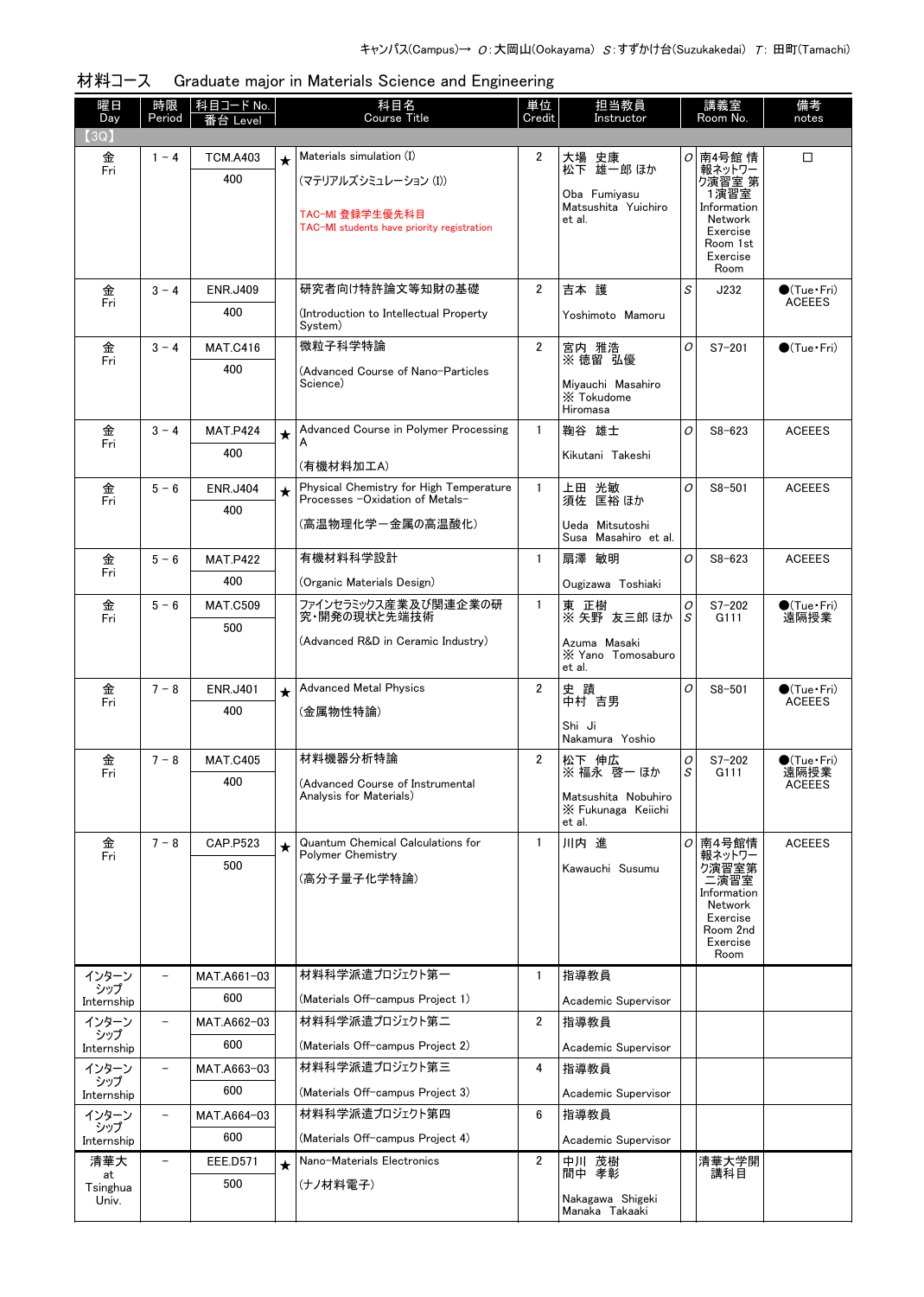| 曜日<br>Day          | 時限<br>Period             | 科目コード No.<br>番台 Level  |            | 科目名<br>Course Title                                       | 単位<br>Credit   | 担当教員<br>Instructor                       |   | 講義室<br>Room No. | 備考<br>notes                          |
|--------------------|--------------------------|------------------------|------------|-----------------------------------------------------------|----------------|------------------------------------------|---|-----------------|--------------------------------------|
| (4Q)               |                          |                        |            |                                                           |                |                                          |   |                 |                                      |
| 未定                 | $\overline{\phantom{0}}$ | MAT.A470-04            |            | 材料科学ティーチングキャリアA1【4】                                       | $\mathbf{1}$   | 指導教員                                     |   |                 | コースで開講す                              |
| To be<br>announced |                          | 400                    |            | (Materials Science Teaching Career                        |                | Academic Supervisor                      |   |                 | るキャリア科目<br>(Career                   |
|                    |                          |                        |            | A1[4]                                                     |                |                                          |   |                 | development<br>courses               |
|                    |                          |                        |            |                                                           |                |                                          |   |                 | offered by<br>Graduate               |
|                    |                          |                        |            |                                                           |                |                                          |   |                 | Majors)                              |
| 未定<br>To be        |                          | MAT.A471-04            |            | 材料科学ティーチングキャリアA2【4】                                       | $\mathbf{1}$   | 指導教員                                     |   |                 | コースで開講す<br>るキャリア科目                   |
| announced          |                          | 400                    |            | (Materials Science Teaching Career<br>A2[4]               |                | Academic Supervisor                      |   |                 | (Career<br>development               |
|                    |                          |                        |            |                                                           |                |                                          |   |                 | courses<br>offered by                |
|                    |                          |                        |            |                                                           |                |                                          |   |                 | Graduate<br>Majors)                  |
| 未定                 |                          | MAT.A472-04            |            | 材料科学ティーチングキャリアB【4】                                        | $\overline{2}$ | 指導教員                                     |   |                 | コースで開講す                              |
| To be<br>announced |                          | 400                    |            | (Materials Science Teaching Career                        |                | Academic Supervisor                      |   |                 | るキャリア科目<br>(Career                   |
|                    |                          |                        |            | B(4)                                                      |                |                                          |   |                 | development<br>courses               |
|                    |                          |                        |            |                                                           |                |                                          |   |                 | offered by<br>Graduate               |
|                    |                          |                        |            |                                                           |                |                                          |   |                 | Majors)                              |
| 未定<br>To be        |                          | MAT.A670-04            |            | 材料科学ティーチングキャリアC1【4】                                       | $\mathbf{1}$   | 指導教員                                     |   |                 | コースで開講す<br>るキャリア科目                   |
| announced          |                          | 600                    |            | (Materials Science Teaching Career<br>CI(4)               |                | Academic Supervisor                      |   |                 | (Career<br>development               |
|                    |                          |                        |            |                                                           |                |                                          |   |                 | courses<br>offered by                |
|                    |                          |                        |            |                                                           |                |                                          |   |                 | Graduate<br>Majors)                  |
| 未定                 |                          | MAT.A671-04            |            | 材料科学ティーチングキャリアC2【4】                                       | $\mathbf{1}$   | 指導教員                                     |   |                 | コースで開講す                              |
| To be<br>announced |                          | 600                    |            | (Materials Science Teaching Career                        |                | Academic Supervisor                      |   |                 | るキャリア科目<br>(Career                   |
|                    |                          |                        |            | C2[4]                                                     |                |                                          |   |                 | development<br>courses               |
|                    |                          |                        |            |                                                           |                |                                          |   |                 | offered by<br>Graduate               |
|                    |                          |                        |            |                                                           |                |                                          |   |                 | Majors)                              |
| 未定<br>To be        |                          | MAT.A672-04            |            | 材料科学ティーチングキャリアD【4】                                        | $\overline{2}$ | 指導教員                                     |   |                 | コースで開講す<br>るキャリア科目                   |
| announced          |                          | 600                    |            | (Materials Science Teaching Career<br>D(4)                |                | Academic Supervisor                      |   |                 | (Career<br>development               |
|                    |                          |                        |            |                                                           |                |                                          |   |                 | courses<br>offered by                |
|                    |                          |                        |            |                                                           |                |                                          |   |                 | Graduate<br>Majors)                  |
| 月                  | $1 - 2$                  | <b>CAP.P412</b>        | $\star$    | Advanced Polymer Synthesis II                             | $\mathbf{1}$   | 小西 玄一                                    | 0 | H113            | <b>ACEEES</b>                        |
| Mon                |                          | 400                    |            | (高分子合成特論第二)                                               |                | Konishi Gennichi                         |   |                 |                                      |
| 月                  | $1 - 2$                  | <b>MAT.C414</b>        | $\star$    | Introduction to Solid State Science                       | $\overline{2}$ | 伊藤 満<br>若井 史博 ほか                         | S | J233            | $\bullet$ (Mon Thu)                  |
| Mon                |                          | 400                    |            | (固体科学入門)                                                  |                |                                          |   |                 | <b>ACEEES</b>                        |
|                    |                          |                        |            |                                                           |                | Itoh Mitsuru<br>Wakai Fumihiro et al.    |   |                 |                                      |
| 月<br>Mon           | $3 - 4$                  | MAT.M402-01            |            | ナノ材料計測【a】                                                 | $\overline{2}$ | 曽根 正人<br>三宮 工                            | S | J234            | $\bullet$ (Mon Thu)<br><b>ACEEES</b> |
|                    |                          | 400                    |            | (Characterization of Nanomaterials[a])                    |                | Sone Masato                              |   |                 |                                      |
|                    |                          |                        |            |                                                           |                | Sannomiya Takumi                         |   |                 |                                      |
| 月<br>Mon           | $3 - 4$                  | <b>MAT.M403</b>        | $\star$    | <b>Environmental Degradation of Materials</b>             | $\overline{2}$ | 西方  篤<br>多田  英司                          | 0 | $S8 - 501$      | $\bullet$ (Mon Thu)<br><b>ACEEES</b> |
|                    |                          | 400                    |            | (材料の環境劣化)                                                 |                | Nishikata Atsushi                        |   |                 |                                      |
|                    |                          |                        |            |                                                           |                | Tada Eiji                                |   |                 |                                      |
| 月<br>Mon           | $3 - 4$                  | MAT.M419-02            | $\bigstar$ | Microscopic characterization of solid<br>materials【すずかけ台】 | $\overline{2}$ | Chai Yaw Wang                            | S | J232            | $\bullet$ (Mon Thu)                  |
|                    |                          | 400                    |            | (材料の微視的顕微鏡解析【すずかけ台】)                                      |                |                                          |   |                 |                                      |
| 月                  | $5 - 6$                  | <b>MAT.C401</b>        |            | 誘電体·強誘電体特論                                                | $\overline{2}$ | 鶴見 敬章                                    | 0 | $S7 - 201$      | $\bullet$ (Mon Thu)                  |
| Mon                |                          | 400                    |            | (Advanced Course of Dielectric and                        |                | 武田 博明 ほか                                 |   |                 | <b>ACEEES</b>                        |
|                    |                          |                        |            | Ferroelectric Materials)                                  |                | Tsurumi Takaaki<br>Takeda Hiroaki et al. |   |                 |                                      |
| 月                  | $5 - 6$                  | <b>MAT.P404</b>        | $\star$    | Soft Materials Functional Physics                         | $\mathbf{1}$   | 早水 裕平                                    | 0 | $S8 - 623$      | <b>ACEEES</b>                        |
| Mon                |                          | 400                    |            | (ソフトマテリアル機能物理)                                            |                | Hayamizu Yuhei                           |   |                 |                                      |
| 火<br>Tue           | $7 - 8$                  | <b>CAP.C445</b><br>400 |            | Advanced Topics of Chemical Science<br>and Engineering    | 1              | Lionel Lam                               | 0 | <b>S223</b>     |                                      |

材料コース Graduate major in Materials Science and Engineering

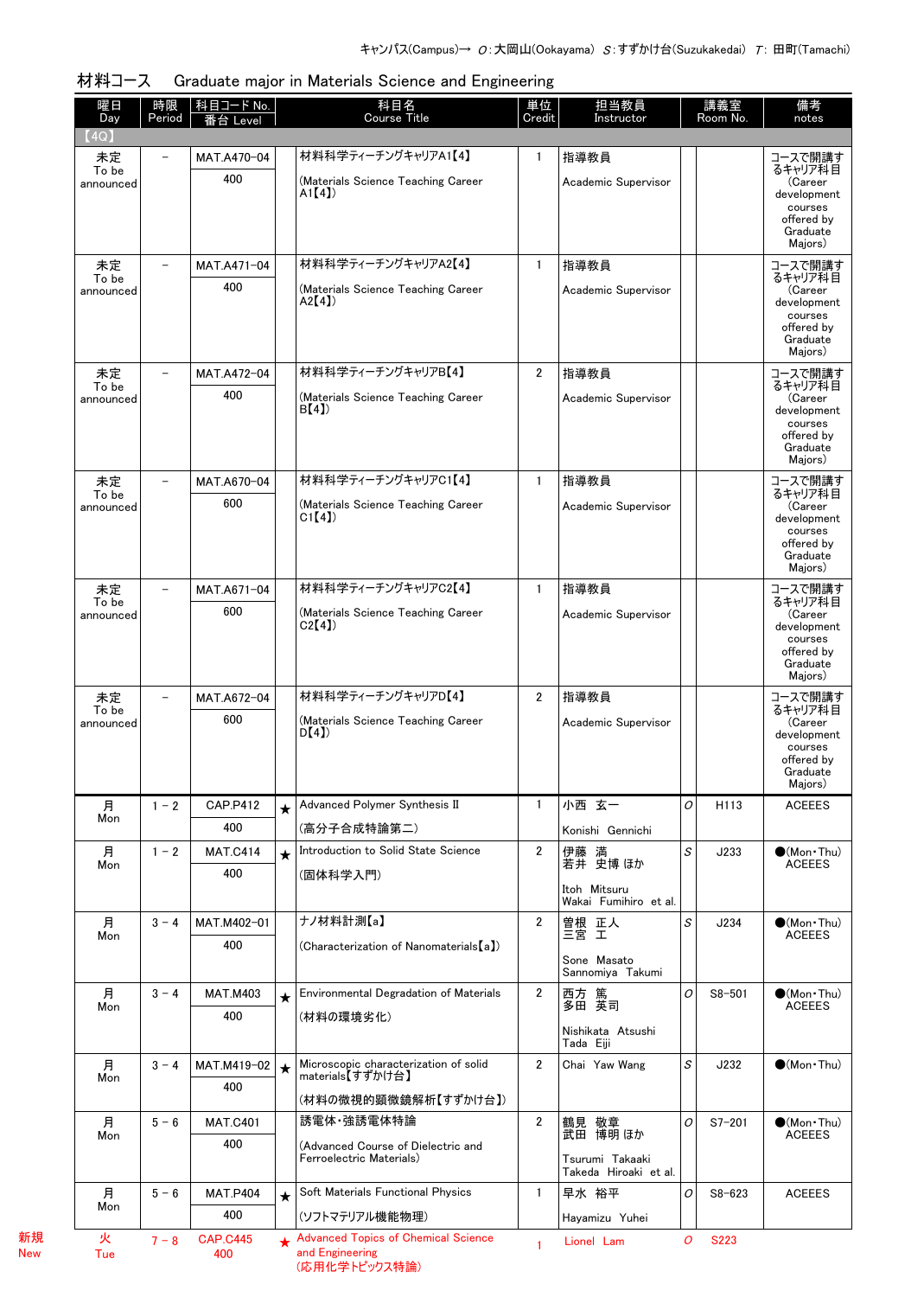| 曜日          | 時限      | 科目コード No.       |         | 科目名<br>Course Title                                              | 単位             | 担当教員                                              |   | 講義室                                  | 備考                                    |
|-------------|---------|-----------------|---------|------------------------------------------------------------------|----------------|---------------------------------------------------|---|--------------------------------------|---------------------------------------|
| Day<br>(4Q) | Period  | Level           |         |                                                                  | Credit         | Instructor                                        |   | Room No.                             | notes                                 |
| 月           | $7 - 8$ | <b>MAT.P426</b> | $\star$ | Thermal Properties of Materials                                  | $\mathbf{1}$   | 森川 淳子                                             | 0 | $S8 - 623$                           | <b>ACEEES</b>                         |
| Mon         |         | 400             |         | (材料熱物性特論)                                                        |                | Morikawa Junko                                    |   |                                      |                                       |
| 火           | $3 - 4$ | <b>HCB.A561</b> | $\star$ | Nanobio Materials and Devices                                    | $\overline{2}$ | 北本 仁孝                                             | S | J233                                 | $\bigcirc$ (Tue · Fri)                |
| Tue         |         | 500             |         | (ナノバイオ材料・デバイス概論)                                                 |                | 林 智広                                              |   |                                      |                                       |
|             |         |                 |         |                                                                  |                | Kitamoto Yoshitaka<br>Hayashi Tomohiro            |   |                                      |                                       |
| 火           | $5 - 6$ | <b>ENR.J408</b> | $\star$ | <b>Energy Conversion Ceramics Materials</b>                      | $\overline{2}$ | 安田 公一<br>松下 祥子 ほか                                 | O | $S7 - 201$                           | $\bigcirc$ (Tue · Fri)                |
| Tue         |         | 400             |         | (無機エネルギー変換材料特論)                                                  |                |                                                   |   |                                      | <b>ACEEES</b>                         |
|             |         |                 |         |                                                                  |                | Yasuda Kouichi<br>Matsushita Sachiko<br>et al.    |   |                                      |                                       |
| 火<br>Tue    | $5 - 6$ | <b>MAT.P466</b> | $\star$ | Advanced Course in Physical Properties<br>of Organic Materials B | $\mathbf{1}$   | 鞠谷 雄士<br>森川 淳子ほか                                  | O | $S8 - 623$                           |                                       |
|             |         | 400             |         | (有機材料物性特論B)                                                      |                | Kikutani Takeshi                                  |   |                                      |                                       |
|             |         |                 |         |                                                                  |                | Morikawa Junko et<br>al.                          |   |                                      |                                       |
| 水           | $5 - 8$ | <b>MAT.M501</b> |         | 金属工学特別講義第二                                                       | $\mathbf{1}$   | ※ 紀平 寛<br>※ 冨永 知徳 ほか                              | O | $S8 - 501$                           | □                                     |
| Wed         |         | 500             |         | (Special Lecture on Metallurgical                                |                |                                                   |   |                                      |                                       |
|             |         |                 |         | Engineering II)                                                  |                | X Kihira Hiroshi<br>X Tominaga<br>Tomonori et al. |   |                                      |                                       |
| 木           | $1 - 2$ | <b>MAT.C414</b> | $\star$ | Introduction to Solid State Science                              | $\overline{2}$ | 伊藤 満<br>若井 史博 ほか                                  | S | J233                                 | $\bullet$ (Mon Thu)<br><b>ACEEES</b>  |
| Thu         |         | 400             |         | (固体科学入門)                                                         |                |                                                   |   |                                      |                                       |
|             |         |                 |         |                                                                  |                | Itoh Mitsuru<br>Wakai Fumihiro et al.             |   |                                      |                                       |
| 木<br>Thu    | $3 - 4$ | MAT.M402-01     |         | ナノ材料計測【a】                                                        | $\overline{2}$ | 曽根 正人<br>三宮 工                                     | S | J234                                 | $\bullet$ (Mon Thu)<br><b>ACEEES</b>  |
|             |         | 400             |         | (Characterization of Nanomaterials [a])                          |                | Sone Masato                                       |   |                                      |                                       |
|             |         |                 |         |                                                                  |                | Sannomiya Takumi                                  |   |                                      |                                       |
| 木<br>Thu    | $3 - 4$ | <b>MAT.M403</b> | $\star$ | Environmental Degradation of Materials                           | $\overline{2}$ | 西方 篤<br>多田 英司                                     | O | $S8 - 501$                           | $\bigcirc$ (Mon Thu)<br><b>ACEEES</b> |
|             |         | 400             |         | (材料の環境劣化)                                                        |                | Nishikata Atsushi                                 |   |                                      |                                       |
|             |         |                 |         |                                                                  |                | Tada Eiji                                         |   |                                      |                                       |
| 木<br>Thu    | $3 - 4$ | MAT.M419-02     | $\star$ | Microscopic characterization of solid<br>materials【すずかけ台】        | $\overline{2}$ | Chai Yaw Wang                                     | S | J232                                 | $(Mon\cdot Thu)$                      |
|             |         | 400             |         | (材料の微視的顕微鏡解析【すずかけ台】)                                             |                |                                                   |   |                                      |                                       |
| 木           | $5 - 6$ | <b>MAT.C401</b> |         | 誘電体 強誘電体特論                                                       | $\overline{2}$ | 鶴見 敬章                                             | 0 | $S7 - 201$                           | $\bullet$ (Mon Thu)                   |
| Thu         |         | 400             |         | (Advanced Course of Dielectric and                               |                | 武田 博明 ほか                                          |   |                                      | <b>ACEEES</b>                         |
|             |         |                 |         | Ferroelectric Materials)                                         |                | Tsurumi Takaaki<br>Takeda Hiroaki et al.          |   |                                      |                                       |
| 金<br>Fri    | $1 - 4$ | <b>TCM.A404</b> | $\star$ | Materials Informatics (R)                                        | $\overline{2}$ | 関嶋 政和                                             |   | ○ 南4号館 情                             | $\Box$                                |
|             |         | 400             |         | (マテリアルズインフォマティクス (R))                                            |                | 樺島 祥介 ほか                                          |   | 報ネットワー<br>ク演習室 第                     |                                       |
|             |         |                 |         | TAC-MI 登録学生優先科目                                                  |                | Sekijima Masakazu<br>Kabashima Yoshiyuki          |   | 1演習室<br>Information                  |                                       |
|             |         |                 |         | (TAC-MI students have priority registration)                     |                | et al.                                            |   | Network<br>Exercise                  |                                       |
|             |         |                 |         |                                                                  |                |                                                   |   | Room 1st<br>Exercise                 |                                       |
| 金           | $1 - 4$ | <b>TCM.A405</b> |         | Materials Informatics (I)                                        | $\overline{2}$ | 関嶋 政和                                             |   | Room<br><i>이</i> 南4号館 情              | □                                     |
| Fri         |         | 400             | $\star$ | (マテリアルズインフォマティクス (I))                                            |                | 樺島 祥介 ほか                                          |   | 報ネットワー                               |                                       |
|             |         |                 |         |                                                                  |                | Sekijima Masakazu<br>Kabashima Yoshiyuki          |   | - ベ<br>り演習室 第<br>1演習室<br>Information |                                       |
|             |         |                 |         | TAC-MI 登録学生優先科目<br>(TAC-MI students have priority registration)  |                | et al.                                            |   | Network                              |                                       |
|             |         |                 |         |                                                                  |                |                                                   |   | Exercise<br>Room 1st                 |                                       |
|             |         |                 |         |                                                                  |                |                                                   |   | Exercise<br>Room                     |                                       |
| 金<br>Fri    | $3 - 4$ | <b>MAT.P425</b> | $\star$ | Advanced Course in Polymer Processing<br>B                       | $\mathbf{1}$   | 鞠谷 雄士                                             | O | $S8 - 623$                           | <b>ACEEES</b>                         |
|             |         | 400             |         | (有機材料加工B)                                                        |                | Kikutani Takeshi                                  |   |                                      |                                       |
| 金           | $3 - 4$ | <b>HCB.A561</b> | $\star$ | Nanobio Materials and Devices                                    | $\overline{2}$ | 北本 仁孝                                             | S | J233                                 | $\bigcirc$ (Tue · Fri)                |
| Fri         |         | 500             |         | (ナノバイオ材料・デバイス概論)                                                 |                | 林智広                                               |   |                                      |                                       |
|             |         |                 |         |                                                                  |                | Kitamoto Yoshitaka<br>Hayashi Tomohiro            |   |                                      |                                       |

|  | 材料コース Graduate major in Materials Science and Engineering |  |
|--|-----------------------------------------------------------|--|
|  |                                                           |  |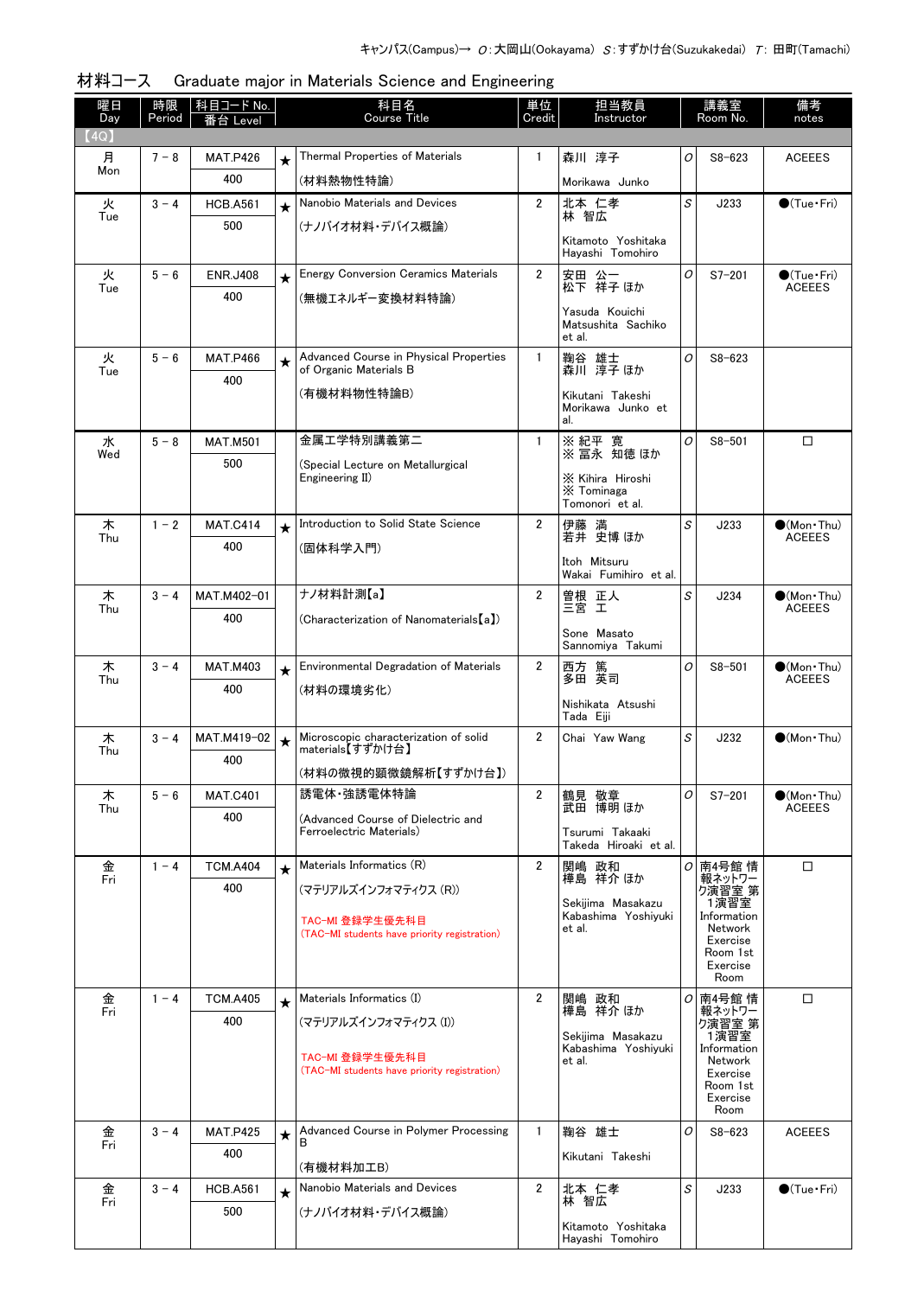| 曜日<br>Day         | 時限<br>Period             | 科目コード No.<br>台 Level |         | 科目名<br><b>Course Title</b>                                                         | 単位<br>Credit   | 担当教員<br>Instructor                               |          | 講義室<br>Room No. | 備考<br>notes                                |
|-------------------|--------------------------|----------------------|---------|------------------------------------------------------------------------------------|----------------|--------------------------------------------------|----------|-----------------|--------------------------------------------|
| (4Q)              |                          |                      |         |                                                                                    |                |                                                  |          |                 |                                            |
| 金                 | $5 - 6$                  | <b>CAP.P432</b>      | $\star$ | Elements of Polymer Science II                                                     | 1              | 安藤 慎治                                            | 0        | S423            |                                            |
| Fri               |                          | 400                  |         | (高分子科学要論第二)                                                                        |                | 野島 修一 ほか                                         |          |                 |                                            |
|                   |                          |                      |         |                                                                                    |                | Ando Shinji<br>Noiima Shuichi et al.             |          |                 |                                            |
| 金                 | $5 - 6$                  | <b>ENR.J408</b>      |         | <b>Energy Conversion Ceramics Materials</b>                                        | $\overline{2}$ | 安田 公一                                            | 0        | $S7 - 201$      | $\bullet$ (Tue · Fri)                      |
| Fri               |                          | 400                  |         | (無機エネルギー変換材料特論)                                                                    |                | 松下 祥子 ほか                                         |          |                 | <b>ACEEES</b>                              |
|                   |                          |                      |         |                                                                                    |                | Yasuda Kouichi<br>Matsushita Sachiko<br>et al.   |          |                 |                                            |
| 金                 | $7 - 8$                  | <b>CAP.P521</b>      | $\star$ | <b>Advanced Polymer Physics</b>                                                    | $\mathbf{1}$   | 中嶋 健                                             | 0        | S423            | <b>ACEEES</b>                              |
| Fri               |                          | 500                  |         | (高分子物理学特論)                                                                         |                | Nakajima Ken                                     |          |                 |                                            |
| 集中講義              |                          | <b>MAT.M429</b>      |         | 持続可能な社会における製鉄プロセス                                                                  | $\mathbf{1}$   | ※ 齋藤 公児                                          | 0        | $S8 - 501$      |                                            |
| 等<br>Intensive    |                          | 400                  |         | (Ironmaking process for sustainable<br>society)                                    |                | X Saito Koji                                     |          |                 |                                            |
| 集中講義              | $\overline{\phantom{m}}$ | <b>MAT.P492</b>      |         | 有機高分子特別講義第3                                                                        | $\mathbf{1}$   | 道信 剛志<br>※ 古海 誓一 ほか                              | O        | $S8 - 623$      |                                            |
| 等<br>Intensive    |                          | 400                  |         | (Advanced Course in Organic Polymer                                                |                |                                                  |          |                 |                                            |
|                   |                          |                      |         | Science)                                                                           |                | Michinobu Tsuyoshi<br>X Furumi Seiichi et<br>al. |          |                 |                                            |
| 集中講義              | $\qquad \qquad -$        | CAP.P583             |         | 高分子特論第二                                                                            | $\mathbf{1}$   | ※ 浅川 直紀                                          | $\Omega$ | $S1 - 521$      | <b>ACEEES</b>                              |
| 等<br>Intensive    |                          | 500                  |         | (Advanced Polymer Science II)                                                      |                | X Asakawa Naoki                                  |          |                 | 12/2(月)5-8限<br>12/3(火)3-10限                |
| 集中講義              | $\equiv$                 | <b>MAT.P514</b>      | $\star$ | Photoacoustic and Photothermal                                                     | $\mathbf{1}$   | 未定                                               |          |                 | 1/15(水) 5-8限                               |
| 等<br>Intensive    |                          | 500                  |         | Techniques (PA&PT) for material testing:<br><b>Principles and Applications</b>     |                | Undecided                                        | O        | $S8 - 509$      | 1/16(木) 16:30-18:00<br>1/28(火) 16:30-18:00 |
|                   |                          |                      |         | (材料評価のための光音響および光熱技術:<br>原理と応用)                                                     |                |                                                  |          |                 | 1/30(木) 16:30-18:00<br>2/5(水)5-8限          |
| 集中講義              |                          | <b>MAT.P605</b>      | $\star$ | Photoacoustic and Photothermal                                                     | $\mathbf{1}$   | 未定                                               |          |                 | 1/15(水) 5-8限                               |
| 等<br>Intensive    |                          | 600                  |         | Techniques (PA&PT) for material testing:<br>Principles and Applications (Advanced) |                | Undecided                                        | 0        | $S8 - 509$      | 1/16(木) 16:30-18:00<br>1/28(火) 16:30-18:00 |
|                   |                          |                      |         | (材料評価のための光音響および光熱技術:<br>原理と応用(発展))                                                 |                |                                                  |          |                 | 1/30(木) 16:30-18:00<br>2/5(水)5-8限          |
| インターン             | $\qquad \qquad -$        | MAT.A661-04          |         | 材料科学派遣プロジェクト第一                                                                     | $\mathbf{1}$   | 指導教員                                             |          |                 |                                            |
| シップ<br>Internship |                          | 600                  |         | (Materials Off-campus Project 1)                                                   |                | Academic Supervisor                              |          |                 |                                            |
| インターン             | $\qquad \qquad -$        | MAT.A662-04          |         | 材料科学派遣プロジェクト第二                                                                     | $\overline{2}$ | 指導教員                                             |          |                 |                                            |
| シップ<br>Internship |                          | 600                  |         | (Materials Off-campus Project 2)                                                   |                | Academic Supervisor                              |          |                 |                                            |
| インターン             | $\qquad \qquad -$        | MAT.A663-04          |         | 材料科学派遣プロジェクト第三                                                                     | 4              | 指導教員                                             |          |                 |                                            |
| シップ<br>Internship |                          | 600                  |         | (Materials Off-campus Project 3)                                                   |                | Academic Supervisor                              |          |                 |                                            |
| インターン             | $\qquad \qquad -$        | MAT.A664-04          |         | 材料科学派遣プロジェクト第四                                                                     | 6              | 指導教員                                             |          |                 |                                            |
| シップ<br>Internship |                          | 600                  |         | (Materials Off-campus Project 4)                                                   |                | Academic Supervisor                              |          |                 |                                            |
| 講究等               | $\overline{\phantom{a}}$ | <b>MAT.A451</b>      |         | 材料科学研究第二                                                                           | $\mathbf{1}$   | 指導教員                                             |          |                 |                                            |
| Seminar           |                          | 400                  |         | (Materials Research Methodology II)                                                |                | Academic Supervisor                              |          |                 |                                            |
| 講究等               | $\overline{\phantom{0}}$ | <b>MAT.A551</b>      |         | 材料科学研究第四                                                                           | 1              | 指導教員                                             |          |                 |                                            |
| Seminar           |                          | 500                  |         | (Materials Research Methodology IV)                                                |                | Academic Supervisor                              |          |                 |                                            |

材料コース Graduate major in Materials Science and Engineering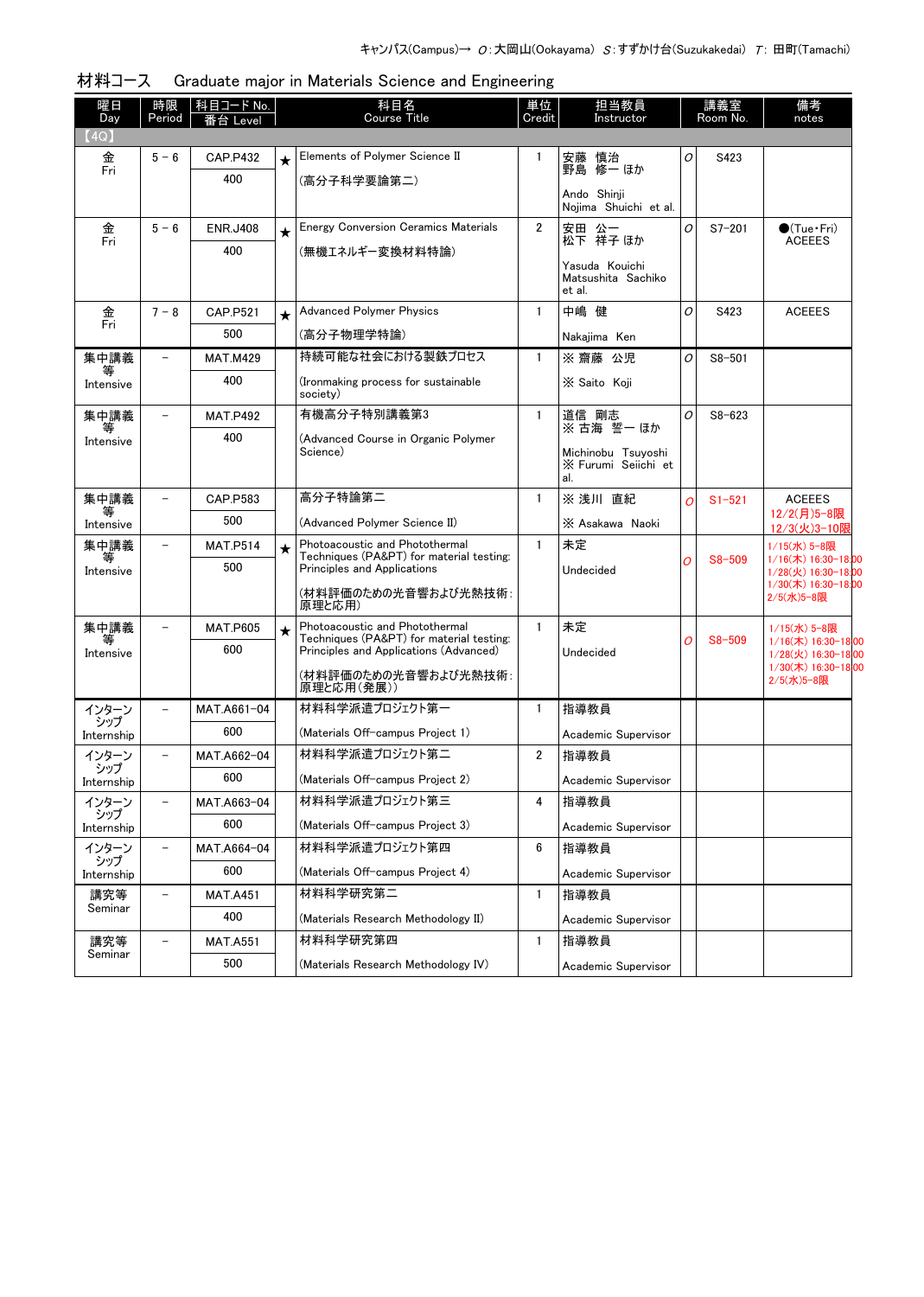| 曜日<br>Day               | 時限<br>Period             | 科目コード No.<br>番台 Level |         | 科目名<br><b>Course Title</b>                                                           | 単位<br>Credit   | 担当教員<br>Instructor            | 講義室<br>Room No. | 備考<br>notes    |
|-------------------------|--------------------------|-----------------------|---------|--------------------------------------------------------------------------------------|----------------|-------------------------------|-----------------|----------------|
| $(3 \sim 4Q)$           |                          |                       |         |                                                                                      |                |                               |                 |                |
| 集中講義                    |                          | <b>CAP.T423</b>       |         | 応用化学最前線第一                                                                            | 1              | ※ 緒明 佑哉<br>※ 田中 拓男            |                 | $O(3 \sim 4Q)$ |
| 等<br>Intensive          |                          | 400                   |         | (Frontiers of Chemical Science and<br>Engineering I)                                 |                |                               |                 |                |
|                         |                          |                       |         |                                                                                      |                | X Oaki Yuya<br>X Tanaka Takuo |                 |                |
| 集中講義                    |                          | <b>CAP.T424</b>       |         | 応用化学最前線第二                                                                            | 1              | ※ 今 喜裕<br>※ 中野 幸司             |                 | $O(3 \sim 4Q)$ |
| Intensive               |                          | 400                   |         | (Frontiers of Chemical Science and<br>Engineering II)                                |                | X Kon Yoshihiro               |                 |                |
|                         |                          |                       |         |                                                                                      |                | X Nakano Koii                 |                 |                |
| 集中講義<br>等               | $\overline{\phantom{0}}$ | <b>CAP.E451</b>       | $\star$ | Research Methodology in Chemical<br>Science and Engineering I                        | $\mathbf{1}$   | 指導教員                          |                 | $O(3 \sim 4Q)$ |
| Intensive               |                          | 400                   |         | (応用化学研究第一)                                                                           |                | Academic Supervisor           |                 |                |
| 集中講義                    | $\equiv$                 | <b>MAT.P506</b>       | $\star$ | Fundamentals of electrochemistry and                                                 | $\mathbf{1}$   | Laberty Christel              |                 | $O(3 \sim 4Q)$ |
| Intensive               |                          | 500                   |         | the application to energy conversion<br>materials                                    |                | Martine                       |                 |                |
|                         |                          |                       |         | (電気化学の基礎とエネルギー変換材料)                                                                  |                |                               |                 |                |
| 集中講義                    |                          | <b>MAT.P507</b>       | $\star$ | Analytical and analogical methods to                                                 | 1              | Batsale Jean                  |                 | $O(3 \sim 4Q)$ |
| 等<br>Intensive          |                          | 500                   |         | solve the heat transfer equation and the<br>application to infrared image processing |                | Christophe Gerard             |                 |                |
|                         |                          |                       |         | (伝熱解析と赤外線画像処理への応用)                                                                   |                |                               |                 |                |
| 集中講義                    |                          | CAP.E611-02           | $\star$ | Academic Writing Practice I                                                          | $\mathbf{1}$   | 指導教員                          |                 | $O(3 \sim 4Q)$ |
| Intensive               |                          | 600                   |         | (論文作成講座第一)                                                                           |                | Academic Supervisor           |                 |                |
| 集中講義                    |                          | CAP.E612-02           | $\star$ | Academic Writing Practice II                                                         | 1              | 指導教員                          |                 | $O(3 \sim 4Q)$ |
| 等<br>Intensive          |                          | 600                   |         | (論文作成講座第二)                                                                           |                | Academic Supervisor           |                 |                |
| 集中講義                    |                          | <b>MAT.P602</b>       | $\star$ | Fundamentals of electrochemistry and<br>the application to energy conversion         | 1              | Laberty Christel<br>Martine   |                 | $O(3 \sim 4Q)$ |
| Intensive               |                          | 600                   |         | materials (Advanced)                                                                 |                |                               |                 |                |
|                         |                          |                       |         | (電気化学の基礎とエネルギー変換材料(発<br>展))                                                          |                |                               |                 |                |
| 清華大                     | $\equiv$                 | <b>MAT.M421</b>       | $\star$ | Advanced Course of Quantum Chemistry                                                 | $\overline{2}$ | 岩本 光正                         | 清華大学開<br>講科目    | $O(3 \sim 4Q)$ |
| at<br>Tsinghua<br>Univ. |                          | 400                   |         | (量子化学特論(材))                                                                          |                | Iwamoto Mitsumasa             |                 |                |
| 清華大                     |                          | <b>MAT.P483</b>       | $\star$ | Soft Materials                                                                       | $\overline{2}$ | 慎治<br>安藤                      | 清華大学開           | $O(3 \sim 4Q)$ |
| at<br>Tsinghua          |                          | 400                   |         | (ソフトマテリアル)                                                                           |                | 大内 幸雄                         | 講科目             |                |
| Univ.                   |                          |                       |         |                                                                                      |                | Ando Shinji<br>Ouchi Yukio    |                 |                |
| 講究等                     |                          | CAP.Z492              |         | 応用化学講究F1                                                                             | 1              | 指導教員                          |                 | $O(3 \sim 4Q)$ |
| Seminar                 |                          | 400                   |         | (Seminar in Chemical Science and<br>Engineering F1)                                  |                | Academic Supervisor           |                 |                |
| 講究等                     |                          | CAP.Z592              |         | 応用化学講究F2                                                                             | 1              | 指導教員                          |                 | $O(3 \sim 4Q)$ |
| Seminar                 |                          | 500                   |         | (Seminar in Chemical Science and<br>Engineering F2)                                  |                | Academic Supervisor           |                 |                |
| 講究等<br>Seminar          |                          | CAP.Z692              |         | 応用化学講究F3                                                                             | $\overline{2}$ | 指導教員                          |                 | $O(3 \sim 4Q)$ |
|                         |                          | 600                   |         | (Seminar in Chemical Science and<br>Engineering F3)                                  |                | Academic Supervisor           |                 |                |
| 講究等                     |                          | CAP.Z694              |         | 応用化学講究F4                                                                             | $\overline{2}$ | 指導教員                          |                 | $O(3 \sim 4Q)$ |
| Seminar                 |                          | 600                   |         | (Seminar in Chemical Science and<br>Engineering F4)                                  |                | Academic Supervisor           |                 |                |
| 講究等                     |                          | CAP.Z696              |         | 応用化学講究F5                                                                             | $\mathbf{2}$   | 指導教員                          |                 | $O(3 \sim 4Q)$ |
| Seminar                 |                          | 600                   |         | (Seminar in Chemical Science and                                                     |                | Academic Supervisor           |                 |                |
| (3Q)                    |                          |                       |         | Engineering F5)                                                                      |                |                               |                 |                |
| 未定                      |                          | ENR.E601-03           |         | 実践プレゼンテーションA                                                                         | 1              | 指導教員                          |                 |                |
| To be<br>announced      |                          | 600                   |         | (Practical Presentation A)                                                           |                | Academic Supervisor           |                 |                |
| 未定                      |                          | ENR.E602-03           |         | 実践プレゼンテーションB                                                                         | 1              | 指導教員                          |                 |                |
| To be<br>announced      |                          | 600                   |         | (Practical Presentation B)                                                           |                | Academic Supervisor           |                 |                |
| 未定                      |                          | ENR.E603-03           |         | 実践プレゼンテーションC                                                                         | 1              | 指導教員                          |                 |                |
| To be<br>announced      |                          | 600                   |         | (Practical Presentation C)                                                           |                | Academic Supervisor           |                 |                |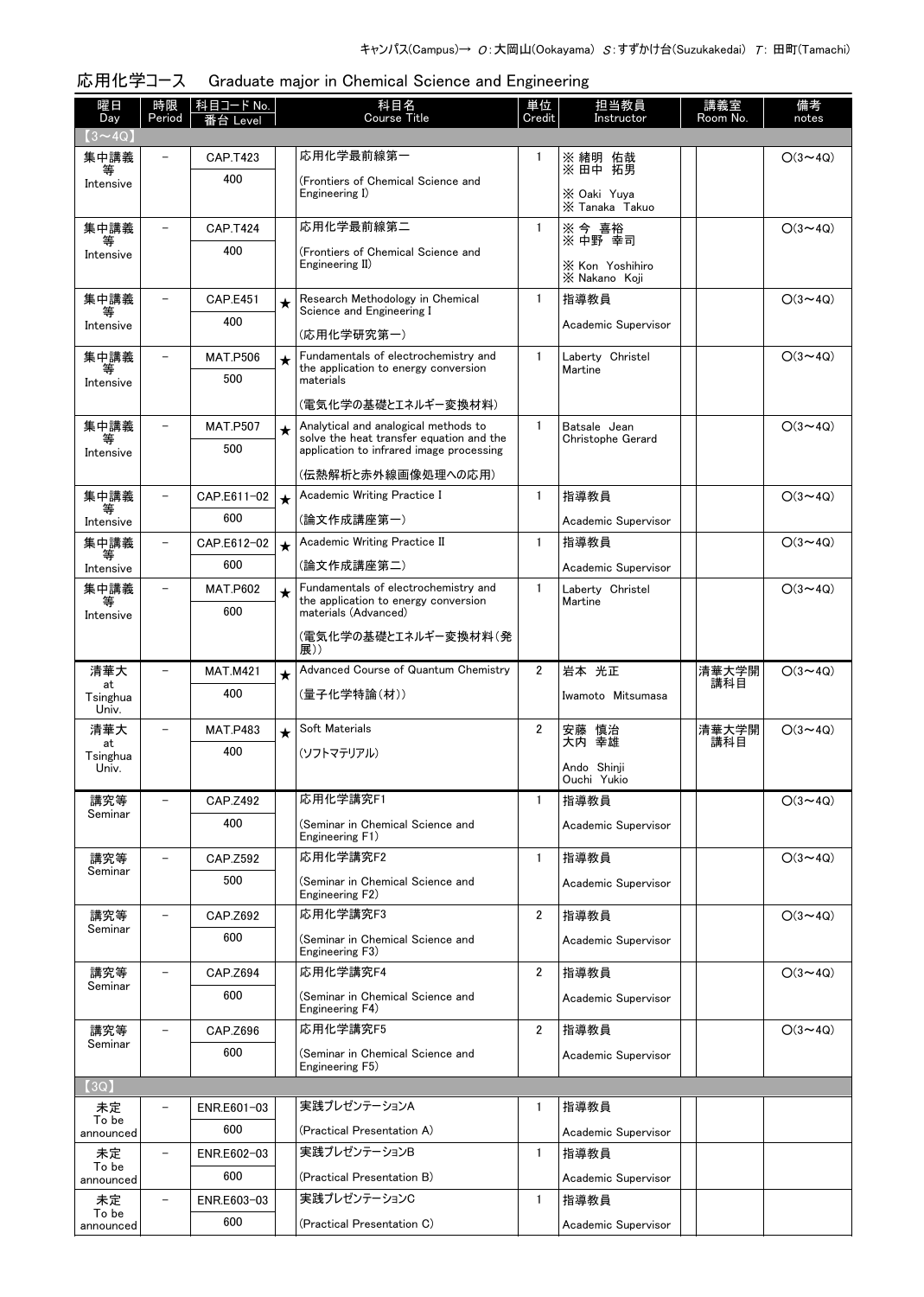| 曜日<br>Day          | 時限<br>Period             | 科目コード No.<br>台 Level |         | 科目名<br>Course Title                              | 単位<br>Credit   | 担当教員<br>Instructor                         |                | 講義室<br>Room No.  | 備考<br>notes                          |
|--------------------|--------------------------|----------------------|---------|--------------------------------------------------|----------------|--------------------------------------------|----------------|------------------|--------------------------------------|
| (3Q)               |                          |                      |         |                                                  |                |                                            |                |                  |                                      |
| 未定                 |                          | ENR.E604-03          | $\star$ | International scientific presentation A          | $\mathbf{1}$   | 指導教員                                       |                |                  |                                      |
| To be<br>announced |                          | 600                  |         | (国際学術プレゼンテーションA)                                 |                | Academic Supervisor                        |                |                  |                                      |
| 未定                 |                          | ENR.E605-03          | $\star$ | International scientific presentation B          | $\mathbf{1}$   | 指導教員                                       |                |                  |                                      |
| To be<br>announced |                          | 600                  |         | (国際学術プレゼンテーションB)                                 |                | Academic Supervisor                        |                |                  |                                      |
| 未定                 |                          | ENR.E606-03          | $\star$ | International scientific presentation C          | $\mathbf{1}$   | 指導教員                                       |                |                  |                                      |
| To be<br>announced |                          | 600                  |         | (国際学術プレゼンテーションC)                                 |                | Academic Supervisor                        |                |                  |                                      |
| 未定                 | $\overline{\phantom{0}}$ | ENR.E609-03          |         | アカデミック ティーチング                                    | $\mathbf{1}$   | 指導教員                                       |                |                  |                                      |
| To be<br>announced |                          | 600                  |         | (Academic teaching)                              |                | Academic Supervisor                        |                |                  |                                      |
| 月                  | $1 - 2$                  | CAP.A463             | $\star$ | Advanced Molecular Design of Metal               | $\mathbf{1}$   | 村橋 哲郎                                      | O              | S422             |                                      |
| Mon                |                          | 400                  |         | Complexes I                                      |                | Murahashi Tetsuro                          |                |                  |                                      |
|                    |                          |                      |         | (錯体設計化学特論第一)                                     |                |                                            |                |                  |                                      |
| 月<br>Mon           | $1 - 2$                  | CAP.P413             | $\star$ | Advanced Course of Step-growth<br>Polymerization | $\mathbf{1}$   | 小西 玄一                                      | O              | H113             |                                      |
|                    |                          | 400                  |         | (逐次重合特論)                                         |                | Konishi Gennichi                           |                |                  |                                      |
| 月                  | $1 - 2$                  | <b>ENR.H415</b>      | $\star$ | Introduction to Organic Electrochemistry         | $\mathbf{1}$   | 冨田 育義                                      | S              | G113             | <b>ACEEES</b>                        |
| Mon                |                          | 400                  |         | (有機電気化学概論)                                       |                | 稲木 信介                                      |                |                  |                                      |
|                    |                          |                      |         |                                                  |                | Tomita Ikuvoshi<br>Inagi Shinsuke          |                |                  |                                      |
| 月                  | $1 - 2$                  | CAP.C531             | $\star$ | Advanced Chemical Equipment Design               | $\overline{2}$ | 久保内 昌敏                                     | O              | S224             | $\bullet$ (Mon Thu)                  |
| Mon                |                          | 500                  |         | (化学装置設計特論)                                       |                | Kubouchi Masatoshi                         |                |                  | <b>ACEEES</b>                        |
| 月                  | $3 - 4$                  | CAP.I439             |         | Advanced Organometallic Chemistry and            | $\mathbf{1}$   | 小坂田 耕太郎                                    | S              | G114             |                                      |
| Mon                |                          | 400                  | $\star$ | Catalysis                                        |                | 穐田 宗隆                                      |                |                  |                                      |
|                    |                          |                      |         | (有機金属触媒化学特論)                                     |                | Osakada Kohtaro                            |                |                  |                                      |
|                    |                          |                      |         |                                                  |                | Akita Munetaka                             |                |                  |                                      |
| 月<br>Mon           | $3 - 4$                  | MAT.M407-01          | $\star$ | Advanced Solid State Physics [a]                 | $\overline{2}$ | 中辻 寬<br>合田 義弘                              | S              | J234             | $\bullet$ (Mon Thu)<br><b>ACEEES</b> |
|                    |                          | 400                  |         | (固体物理特論【a】)                                      |                | Nakatsuji Kan                              |                |                  |                                      |
|                    |                          |                      |         |                                                  |                | Gohda Yoshihiro                            |                |                  |                                      |
| 月<br>Mon           | $3 - 4$                  | CAP.C533             | $\star$ | Plasma Chemistry and Plasma Processing           | $\mathbf{1}$   | 森 伸介                                       | O              | S223             | <b>ACEEES</b>                        |
|                    |                          | 500                  |         | (プラズマ化学プロセス)                                     |                | Mori Shinsuke                              |                |                  |                                      |
| 月<br>Mon           | $5 - 6$                  | <b>MAT.P403</b>      | $\star$ | Soft Materials Physics                           | $\mathbf{1}$   | Vacha Martin                               | 0              | $S8 - 623$       | <b>ACEEES</b>                        |
|                    |                          | 400                  |         | (ソフトマテリアル物理)                                     |                |                                            |                |                  |                                      |
| 月<br>Mon           | $5 - 6$                  | CAP.T531             | $\star$ | Advanced Catalytic Reactions I                   | $\mathbf{1}$   | 馬場 俊秀<br>野村 淳子 ほか                          | S              | G114             | <b>ACEEES</b>                        |
|                    |                          | 500                  |         | (触媒反応特論第一)                                       |                | Baba Toshihide                             |                |                  |                                      |
|                    |                          |                      |         |                                                  |                | Nomura Junko et al.                        |                |                  |                                      |
| 月                  | $7 - 8$                  | <b>MAT.P414</b>      | $\star$ | Soft Materials Function                          | $\mathbf{1}$   | 道信 剛志                                      | O              | $S8 - 623$       | <b>ACEEES</b>                        |
| Mon                |                          | 400                  |         | (ソフトマテリアル機能)                                     |                | Michinobu Tsuyoshi                         |                |                  |                                      |
| 火                  | $1 - 2$                  | <b>LST.A407</b>      | $\star$ | Science of Metabolism                            | $\overline{2}$ | 平沢 敬                                       | S              | J221.W833        | $\bullet$ (Tue · Fri)                |
| Tue                |                          | 400                  |         | (生物代謝科学)                                         |                | 白木 伸明 ほか                                   | Ω              |                  | 遠隔講義                                 |
|                    |                          |                      |         |                                                  |                | Hirasawa Takashi<br>Shiraki Nobuaki et al. |                |                  |                                      |
| 火                  | $5 - 6$                  | <b>CAP.P414</b>      | $\star$ | Advanced Polymer Assembly                        | $\mathbf{1}$   | 芹澤 武                                       | O              | H <sub>104</sub> |                                      |
| Tue                |                          | 400                  |         | (高分子集合体特論)                                       |                | Serizawa Takeshi                           |                |                  |                                      |
| 火                  | $5 - 6$                  | <b>MAT.P465</b>      | $\star$ | Advanced Course in Physical Properties           | $\mathbf{1}$   | 鞠谷 雄士                                      | $\overline{O}$ | $S8 - 623$       |                                      |
| Tue                |                          | 400                  |         | of Organic Materials A                           |                | 森川 淳子 ほか                                   |                |                  |                                      |
|                    |                          |                      |         | (有機材料物性特論A)                                      |                | Kikutani Takeshi<br>Morikawa Junko et      |                |                  |                                      |
|                    |                          |                      |         |                                                  |                | al.                                        |                |                  |                                      |
| 火<br>Tue           | $7 - 8$                  | CAP.I435             | $\star$ | <b>Advanced Geochemistry</b>                     | $\mathbf{1}$   | 吉田 尚弘<br>豊田 栄ほか                            | S              | G113             | <b>ACEEES</b>                        |
|                    |                          | 400                  |         | (地球化学特論)                                         |                |                                            |                |                  |                                      |
|                    |                          |                      |         |                                                  |                | Yoshida Naohiro<br>Toyoda Sakae et al.     |                |                  |                                      |
| 火                  | $7 - 8$                  | <b>MAT.P423</b>      | $\star$ | Advanced Course in Composite Materials           | $\mathbf{1}$   | 塩谷 正俊                                      | $\overline{O}$ | $S8 - 623$       | <b>ACEEES</b>                        |
| Tue                |                          | 400                  |         | (有機複合材料)                                         |                | Shioya Masatoshi                           |                |                  |                                      |

| 応用化学コース Graduate major in Chemical Science and Engineering |  |
|------------------------------------------------------------|--|
|                                                            |  |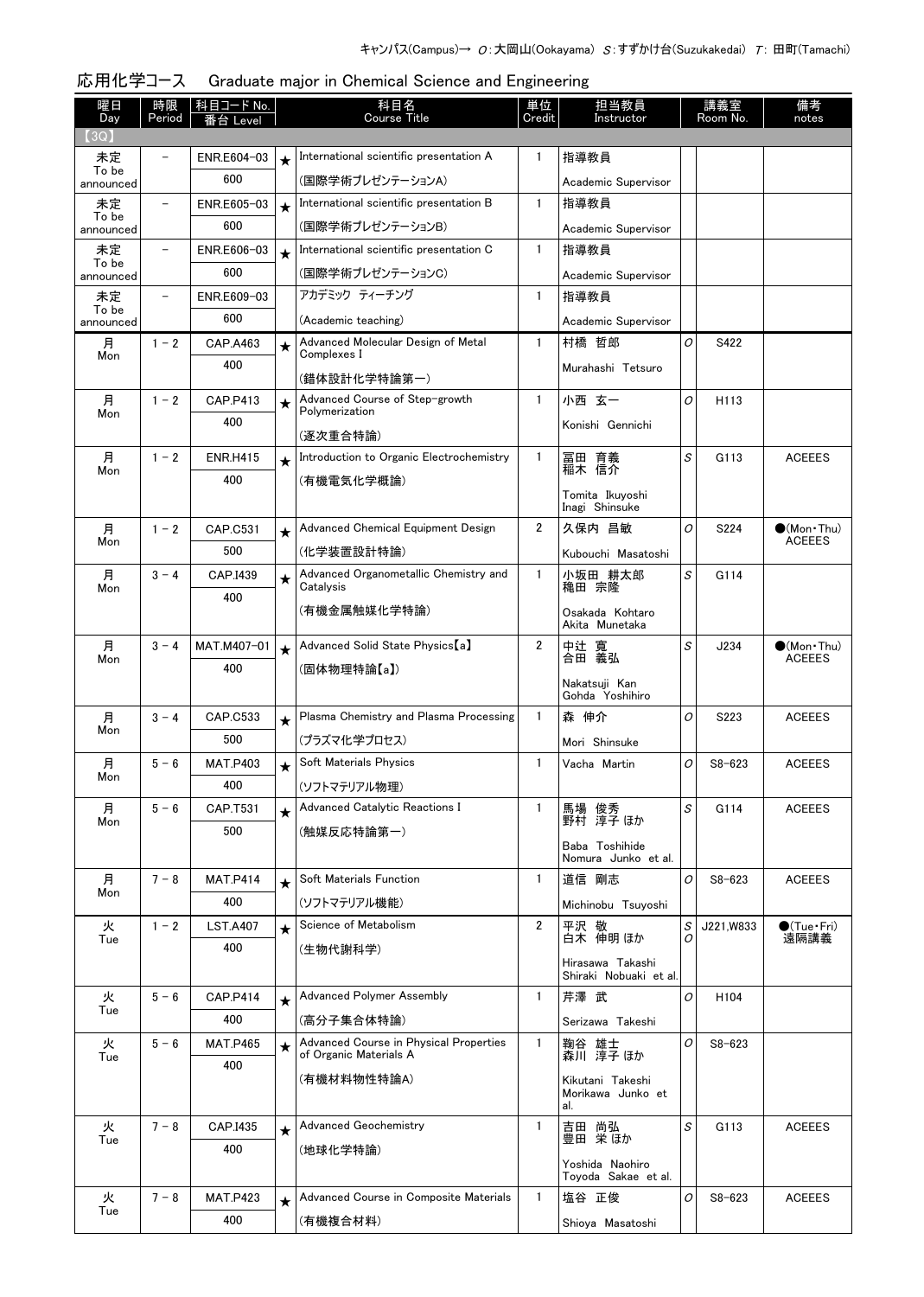| 曜日<br>Day | 時限<br>Period | 科目コード No.<br>番台 Level  |         | 科目名<br><b>Course Title</b>                                                        | 単位<br>Credit   | 担当教員<br>Instructor                         |        | 講義室<br>Room No.           | 備考<br>notes                          |
|-----------|--------------|------------------------|---------|-----------------------------------------------------------------------------------|----------------|--------------------------------------------|--------|---------------------------|--------------------------------------|
| 【3Q】      |              |                        |         |                                                                                   |                |                                            |        |                           |                                      |
| 水         | $1 - 2$      | CAP.T431               | $\star$ | Advanced Organometallic Chemistry and                                             | $\mathbf{1}$   | 田中 健                                       | 0      | S423                      | <b>ACEEES</b>                        |
| Wed       |              | 400                    |         | Catalysis I<br>(有機金属触媒化学特論第一)                                                     |                | Tanaka Ken                                 |        |                           |                                      |
| 水         | $3 - 4$      | CAP.C433               | $\star$ | Phase Equilibrium Analysis in Chemical                                            | $\mathbf{1}$   | 下山 裕介                                      | O      | S422                      | <b>ACEEES</b>                        |
| Wed       |              | 400                    |         | Engineering                                                                       |                | Shimoyama Yusuke                           |        |                           |                                      |
|           |              |                        |         | (相平衡解析)<br>Advanced Organic Synthesis I                                           | 1              | 伊藤 繁和                                      | 0      |                           |                                      |
| 木<br>Thu  | $1 - 2$      | <b>CAP.A423</b><br>400 | $\star$ |                                                                                   |                |                                            |        | S423                      | <b>ACEEES</b>                        |
|           |              |                        |         | (有機合成化学特論第一)                                                                      |                | Ito Shigekazu                              |        |                           |                                      |
| 木<br>Thu  | $1 - 2$      | CAP.C531               | $\star$ | Advanced Chemical Equipment Design                                                | $\overline{2}$ | 久保内 昌敏                                     | O      | S224                      | $\bullet$ (Mon•Thu)<br><b>ACEEES</b> |
|           |              | 500                    |         | (化学装置設計特論)                                                                        |                | Kubouchi Masatoshi                         |        |                           |                                      |
| 木<br>Thu  | $3 - 4$      | CAP.I417               | $\star$ | Introduction to Chemical Engineering<br>(Unit Operation)                          | $\mathbf{1}$   | 脇 慶子                                       | S      | G113                      | <b>ACEEES</b>                        |
|           |              | 400                    |         | (化学工学概論(単位操作))                                                                    |                | Waki Keiko                                 |        |                           |                                      |
| 木         | $3 - 4$      | MAT.M407-01            | $\star$ | Advanced Solid State Physics [a]                                                  | $\overline{2}$ | 中辻 寬                                       | S      | J234                      | $\bullet$ (Mon Thu)                  |
| Thu       |              | 400                    |         | (固体物理特論【a】)                                                                       |                | 合田 義弘                                      |        |                           | <b>ACEEES</b>                        |
|           |              |                        |         |                                                                                   |                | Nakatsuji Kan<br>Gohda Yoshihiro           |        |                           |                                      |
| 木<br>Thu  | $3 - 4$      | CAP.C534               | $\star$ | <b>Advanced Supercritical Fluid Process</b>                                       | $\mathbf{1}$   | 下山 裕介                                      | 0      | S421                      | <b>ACEEES</b>                        |
|           |              | 500                    |         | (超臨界流体プロセス特論)                                                                     |                | Shimovama Yusuke                           |        |                           |                                      |
| 金<br>Fri  | $1 - 2$      | CAP.C431               | $\star$ | <b>Chemical Engineering for Advanced</b><br>Materials and Chemicals Processing II | $\mathbf{1}$   | 関口 秀俊<br>大河内 美奈 ほか                         | 0      | S421                      | <b>ACEEES</b>                        |
|           |              | 400                    |         | (化学エ学要論第二)                                                                        |                | Sekiguchi Hidetoshi                        |        |                           |                                      |
|           |              |                        |         |                                                                                   |                | Okochi Mina et al.                         |        |                           |                                      |
| 金<br>Fri  | $1 - 2$      | CAP.I437               | $\star$ | Introduction to Polymer Physical<br>Properties II                                 | $\mathbf{1}$   | 宍戸 厚<br>長井 圭治 ほか                           | S      | G113                      | <b>ACEEES</b>                        |
|           |              | 400                    |         | (高分子物性概論第二)                                                                       |                | Shishido Atsushi                           |        |                           |                                      |
|           |              |                        |         |                                                                                   |                | Nagai Keiji et al.                         |        |                           |                                      |
| 金<br>Fri  | $1 - 2$      | <b>LST.A407</b>        | $\star$ | Science of Metabolism                                                             | $\overline{2}$ | 平沢<br>敬<br>白木 伸明 ほか                        | S<br>Ω | J221.W833                 | $\bigcirc$ (Tue · Fri)<br>遠隔講義       |
|           |              | 400                    |         | (生物代謝科学)                                                                          |                |                                            |        |                           |                                      |
|           |              |                        |         |                                                                                   |                | Hirasawa Takashi<br>Shiraki Nobuaki et al. |        |                           |                                      |
| 金         | $1 - 4$      | <b>TCM.A402</b>        | $\star$ | Materials simulation (R)                                                          | $\overline{2}$ | 大場 史康<br>松下 雄一郎 ほか                         |        | <b>○南4号館情</b>             | □                                    |
| Fri       |              | 400                    |         | (マテリアルズシミュレーション (R))                                                              |                |                                            |        | 報ネットワー<br>ク演習室 第          |                                      |
|           |              |                        |         |                                                                                   |                | Oba Fumiyasu<br>Matsushita Yuichiro        |        | 1演皆室<br>Information       |                                      |
|           |              |                        |         | TAC-MI 登録学生優先科目<br>TAC-MI students have priority registration                     |                | et al.                                     |        | Network<br>Exercise       |                                      |
|           |              |                        |         |                                                                                   |                |                                            |        | Room 1st<br>Exercise      |                                      |
|           |              |                        |         |                                                                                   |                |                                            |        | Room                      |                                      |
| 金<br>Fri  | $1 - 4$      | <b>TCM.A403</b>        | $\star$ | Materials simulation (I)                                                          | $\overline{2}$ | 大場 史康<br>松下 雄一郎 ほか                         |        | <i>O</i> 南4号館 情<br>報ネットワー | $\Box$                               |
|           |              | 400                    |         | (マテリアルズシミュレーション (I))                                                              |                | Oba Fumiyasu                               |        | ク演習室 第<br>1演習室            |                                      |
|           |              |                        |         | TAC-MI 登録学生優先科目                                                                   |                | Matsushita Yuichiro<br>et al.              |        | Information<br>Network    |                                      |
|           |              |                        |         | TAC-MI students have priority registration                                        |                |                                            |        | Exercise<br>Room 1st      |                                      |
|           |              |                        |         |                                                                                   |                |                                            |        | Exercise<br>Room          |                                      |
| 金         | $3 - 4$      | <b>CAP.C432</b>        |         | Physico-Chemical Property Analysis in                                             | $\mathbf{1}$   | 谷口 泉                                       | O      | S611                      | <b>ACEEES</b>                        |
| Fri       |              | 400                    | $\star$ | <b>Chemical Engineering</b>                                                       |                | Taniguchi Izumi                            |        |                           |                                      |
|           |              |                        |         | (化工物性解析)                                                                          |                |                                            |        |                           |                                      |
| 金<br>Fri  | $3 - 4$      | CAP.I438               | $\star$ | Functionalized Nano-Materials Chemistry                                           | $\mathbf{1}$   | 原 正彦<br>野村 淳子                              | S      | G113                      | <b>ACEEES</b>                        |
|           |              | 400                    |         | (ナノ機能物質化学第一)                                                                      |                | Hara Masahiko                              |        |                           |                                      |
|           |              |                        |         |                                                                                   |                | Nomura Junko                               |        |                           |                                      |
| 金<br>Fri  | $3 - 4$      | <b>MAT.P424</b>        | $\star$ | Advanced Course in Polymer Processing<br>A                                        | $\mathbf{1}$   | 鞠谷 雄士                                      | O      | $S8 - 623$                | <b>ACEEES</b>                        |
|           |              | 400                    |         | (有機材料加工A)                                                                         |                | Kikutani Takeshi                           |        |                           |                                      |
| 金         | $3 - 4$      | CAP.A521               |         | Advanced Molecular Design for Organic                                             | $\mathbf{1}$   | 田中 浩士                                      | O      | H118                      | <b>ACEEES</b>                        |
| Fri       |              | 500                    | $\star$ | Synthesis I                                                                       |                | Tanaka Hiroshi                             |        |                           |                                      |
|           |              |                        |         | (有機分子設計特論第一)                                                                      |                |                                            |        |                           |                                      |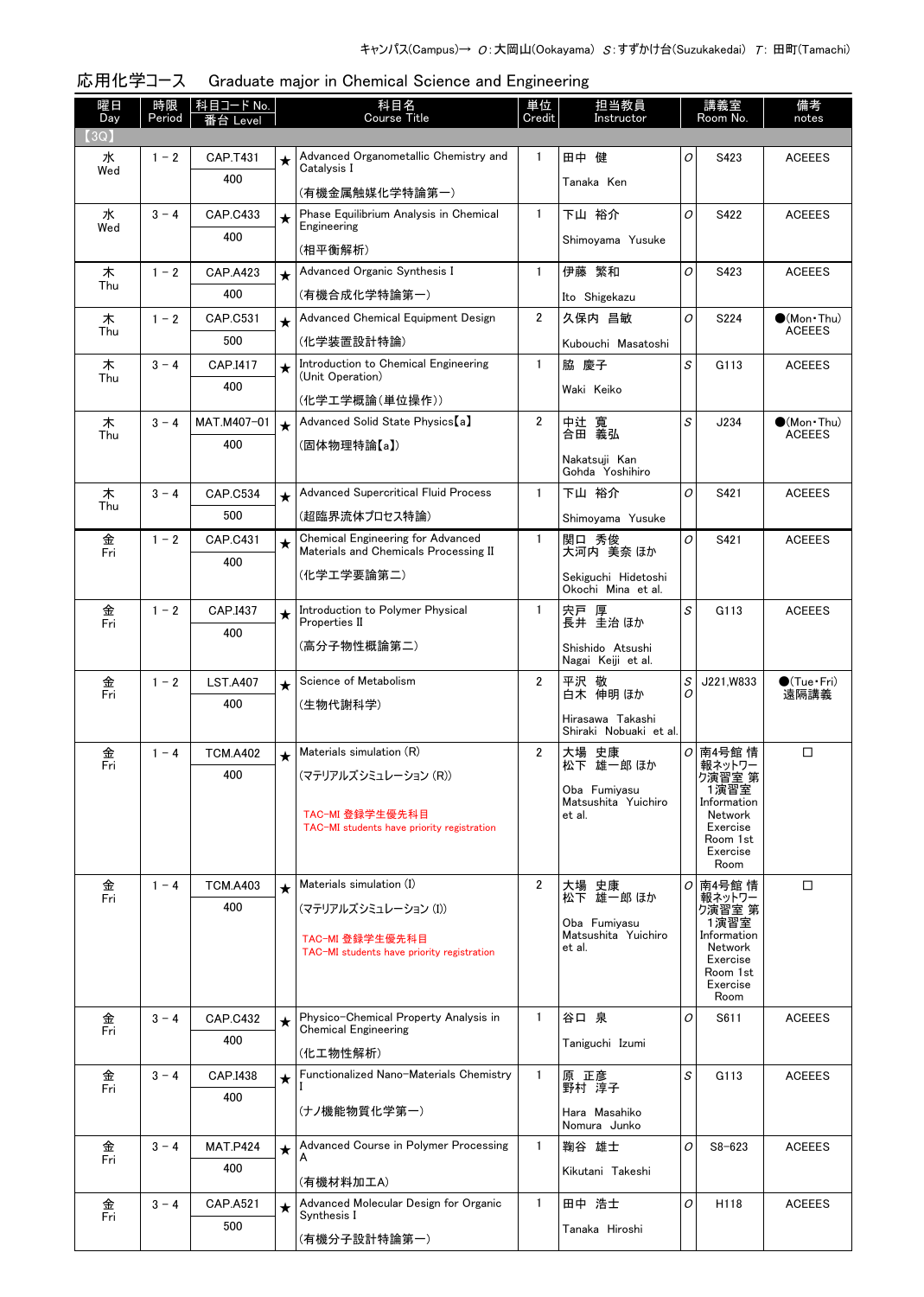| 曜日                          | 時限                       | <u>科目コード No.</u>       |         | 科目名<br>Course Title                                             | 単位<br>Credit | 担当教員                                      |    | 講義室<br>Room No.        | 備考            |
|-----------------------------|--------------------------|------------------------|---------|-----------------------------------------------------------------|--------------|-------------------------------------------|----|------------------------|---------------|
| Day<br>(3Q)                 | Period                   | i台 Level               |         |                                                                 |              | Instructor                                |    |                        | notes         |
| 金                           | $3 - 4$                  | <b>ENR.E610</b>        | $\star$ | Academic Writing A                                              | 1            | Cross Jeffrey Scott                       | 0  | S517                   | <b>ACEEES</b> |
| Fri                         |                          | 600                    |         | (アカデミック ライティングA)                                                |              |                                           |    |                        |               |
| 金                           | $5 - 6$                  | <b>CAP.A402</b>        |         | 応用化学概論第二A                                                       | $\mathbf{1}$ | 田中 健                                      | 0  | H115                   |               |
| Fri                         |                          | 400                    |         | (Scope of Chemical Science and                                  |              | 村橋 哲郎 ほか                                  |    |                        |               |
|                             |                          |                        |         | Engineering IIA)                                                |              | Tanaka Ken<br>Murahashi Tetsuro<br>et al. |    |                        |               |
| 金<br>Fri                    | $5 - 6$                  | CAP.I402               |         | 応用化学概論第二B                                                       | $\mathbf{1}$ | 今岡 享稔<br>福島 孝典 ほか                         | S  | G114                   |               |
|                             |                          | 400                    |         | (Scope of Chemical Science and<br>Engineering IIB)              |              | Imaoka Takane                             |    |                        |               |
|                             |                          |                        |         |                                                                 |              | Fukushima Takanori<br>et al.              |    |                        |               |
| 金<br>Fri                    | $5 - 6$                  | <b>MAT.P422</b>        |         | 有機材料科学設計                                                        | $\mathbf{1}$ | 扇澤 敏明                                     | 0  | $S8 - 623$             | <b>ACEEES</b> |
|                             |                          | 400                    |         | (Organic Materials Design)                                      |              | Ougizawa Toshiaki                         |    |                        |               |
| 金<br>Fri                    | $7 - 8$                  | CAP.P523               | $\star$ | <b>Quantum Chemical Calculations for</b><br>Polymer Chemistry   | $\mathbf{1}$ | 川内 進                                      | Οl | 南4号館情<br>報ネットワー        | <b>ACEEES</b> |
|                             |                          | 500                    |         | (高分子量子化学特論)                                                     |              | Kawauchi Susumu                           |    | り演習室第<br>二演習室          |               |
|                             |                          |                        |         |                                                                 |              |                                           |    | Information<br>Network |               |
|                             |                          |                        |         |                                                                 |              |                                           |    | Exercise<br>Room 2nd   |               |
|                             |                          |                        |         |                                                                 |              |                                           |    | Exercise<br>Room       |               |
|                             |                          | CAP.E411-03            |         | 応用化学Advanced Internship第一                                       | 1            | 各教員                                       |    |                        |               |
| インターン<br>・シップ<br>Internship |                          | 400                    |         | (Advanced Internship in Chemical                                |              | Academic Supervisor                       |    |                        |               |
|                             |                          |                        |         | Science and Engineering I)                                      |              |                                           |    |                        |               |
| インターン<br>シップ                |                          | CAP.E412-03            |         | 応用化学Advanced Internship第二                                       | 2            | 各教員                                       |    |                        |               |
| Internship                  |                          | 400                    |         | (Advanced Internship in Chemical<br>Science and Engineering II) |              | Academic Supervisor                       |    |                        |               |
| インターン                       |                          | CAP.E631-03            |         | 応用化学派遣プロジェクト第一                                                  | $\mathbf{1}$ | 各教員                                       |    |                        |               |
| シップ<br>Internship           |                          | 600                    |         | (Chemical Science and Engineering Off-<br>Campus Project I)     |              | Academic Supervisor                       |    |                        |               |
| インターン<br>シップ                |                          | CAP.E632-03            |         | 応用化学派遣プロジェクト第二                                                  | 2            | 各教員                                       |    |                        |               |
| Internship                  |                          | 600                    |         | (Chemical Science and Engineering Off-<br>Campus Project II)    |              | Academic Supervisor                       |    |                        |               |
| インターン<br>シップ                |                          | CAP.E633-03            |         | 応用化学派遣プロジェクト第三                                                  | 4            | 各教員                                       |    |                        |               |
| Internship                  |                          | 600                    |         | (Chemical Science and Engineering Off-<br>Campus Project III)   |              | Academic Supervisor                       |    |                        |               |
| インターン<br>シップ                |                          | CAP.E634-03            |         | 応用化学派遣プロジェクト第四                                                  | 6            | 各教員                                       |    |                        |               |
| Internship                  |                          | 600                    |         | (Chemical Science and Engineering Off-<br>Campus Project IV)    |              | Academic Supervisor                       |    |                        |               |
| インターン<br>シップ                |                          | ENR.E612-03            | $\star$ | International energy project                                    | 2            | 指導教員                                      |    |                        |               |
| Internship                  |                          | 600                    |         | (エネルギー国際派遣プロジェクト)                                               |              | Academic Supervisor                       |    |                        |               |
| 清華大<br>at                   | $\qquad \qquad -$        | EEE.D571               | $\star$ | Nano-Materials Electronics                                      | 2            | 中川 茂樹<br>間中 孝彰                            |    | 清華大学開<br>講科目           |               |
| Tsinghua<br>Univ.           |                          | 500                    |         | (ナノ材料電子)                                                        |              | Nakagawa Shigeki                          |    |                        |               |
|                             |                          |                        |         |                                                                 |              | Manaka Takaaki                            |    |                        |               |
| (4Q)                        |                          |                        |         |                                                                 |              |                                           |    |                        |               |
| 未定<br>To be                 |                          | <b>ENR.H450</b><br>400 | $\star$ | Environmentally-Friendly Polymer<br>Chemistry                   | 1            | 佐藤 浩太郎                                    |    |                        |               |
| announced                   |                          |                        |         | (環境高分子化学)                                                       |              | Satoh Kotaro                              |    |                        |               |
| 未定<br>To be                 | $\qquad \qquad -$        | ENR.E601-04            |         | 実践プレゼンテーションA                                                    | 1            | 指導教員                                      |    |                        |               |
| announced                   |                          | 600                    |         | (Practical Presentation A)                                      |              | Academic Supervisor                       |    |                        |               |
| 未定<br>To be                 | $\qquad \qquad -$        | ENR.E602-04            |         | 実践プレゼンテーションB                                                    | 1            | 指導教員                                      |    |                        |               |
| announced                   |                          | 600                    |         | (Practical Presentation B)                                      |              | Academic Supervisor                       |    |                        |               |
| 未定<br>To be                 | $\overline{\phantom{a}}$ | ENR.E603-04            |         | 実践プレゼンテーションC                                                    | 1            | 指導教員                                      |    |                        |               |
| announced                   |                          | 600                    |         | (Practical Presentation C)                                      |              | Academic Supervisor                       |    |                        |               |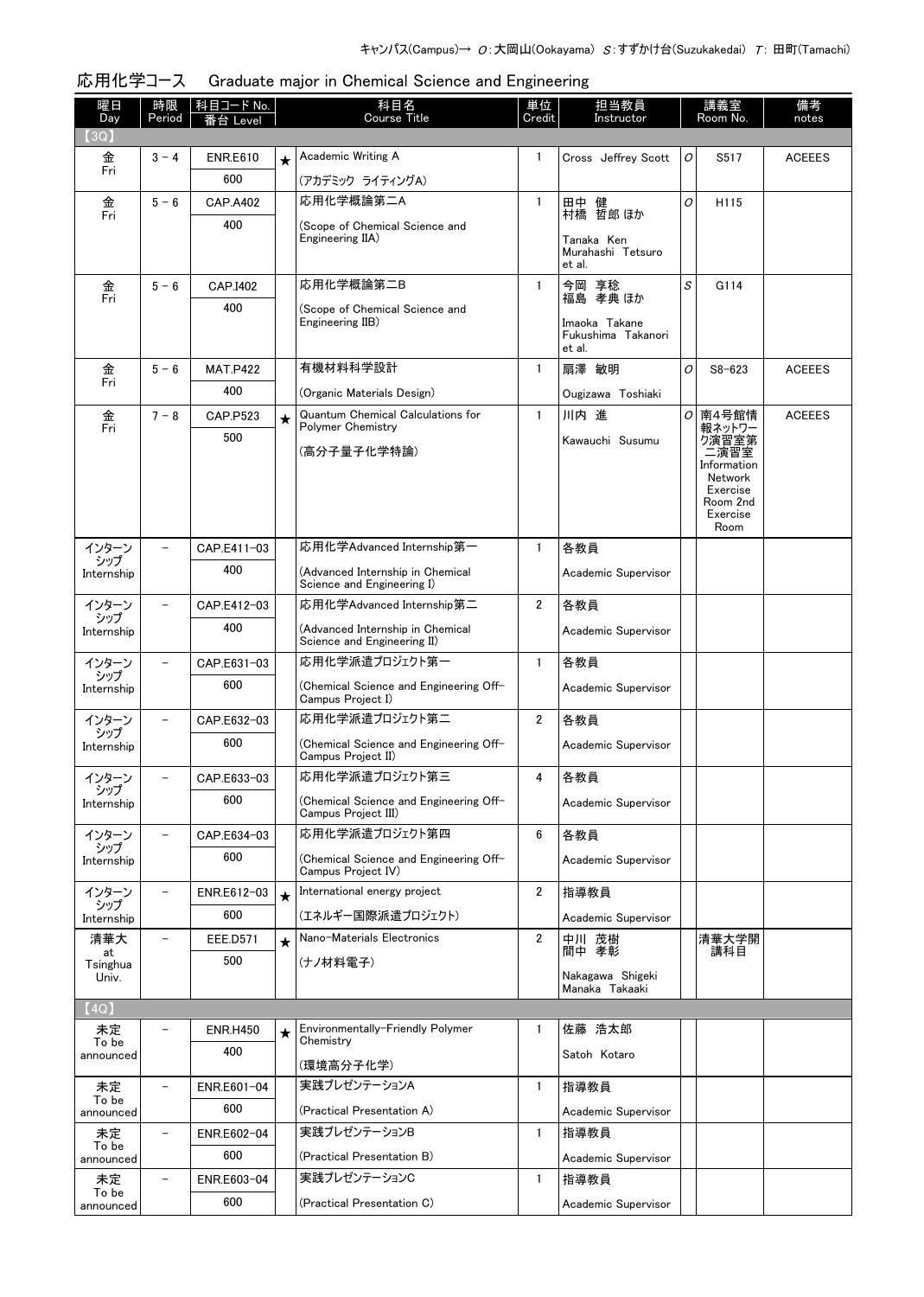| 曜日                 | 時限<br>Period | 科目コード No.       |         | 科目名<br>Course Title                                              | 単位<br>Credit   | 担当教員<br>Instructor                    |          | 講義室<br>Room No.  | 備考                          |
|--------------------|--------------|-----------------|---------|------------------------------------------------------------------|----------------|---------------------------------------|----------|------------------|-----------------------------|
| Day<br>(4Q)        |              | Leve            |         |                                                                  |                |                                       |          |                  | notes                       |
| 未定                 |              | ENR.E604-04     | $\star$ | International scientific presentation A                          | $\mathbf{1}$   | 指導教員                                  |          |                  |                             |
| To be<br>announced |              | 600             |         | (国際学術プレゼンテーションA)                                                 |                | Academic Supervisor                   |          |                  |                             |
| 未定                 |              | ENR.E605-04     | $\star$ | International scientific presentation B                          | $\mathbf{1}$   | 指導教員                                  |          |                  |                             |
| To be<br>announced |              | 600             |         | (国際学術プレゼンテーションB)                                                 |                | Academic Supervisor                   |          |                  |                             |
| 未定                 |              | ENR.E606-04     | $\star$ | International scientific presentation C                          | $\mathbf{1}$   | 指導教員                                  |          |                  |                             |
| To be<br>announced |              | 600             |         | (国際学術プレゼンテーションC)                                                 |                | Academic Supervisor                   |          |                  |                             |
| 未定                 |              | <b>ENR.E607</b> |         | エネルギー学理実践研究A                                                     | $\mathbf{1}$   | コース主任<br>上田 光敏 ほか                     |          |                  |                             |
| To be<br>announced |              | 600             |         | (Practical research in energy science A)                         |                |                                       |          |                  |                             |
|                    |              |                 |         |                                                                  |                | Head<br>Ueda Mitsutoshi et            |          |                  |                             |
| 未定                 |              | <b>ENR.E608</b> |         | エネルギー学理実践研究B                                                     | $\mathbf{1}$   | al.                                   |          |                  |                             |
| To be              |              | 600             |         | (Practical research in energy science B)                         |                | コース主任<br>上田 光敏 ほか                     |          |                  |                             |
| announced          |              |                 |         |                                                                  |                | Head                                  |          |                  |                             |
|                    |              |                 |         |                                                                  |                | Ueda Mitsutoshi et<br>al.             |          |                  |                             |
| 未定                 |              | ENR.E609-04     |         | アカデミック ティーチング                                                    | $\mathbf{1}$   | 指導教員                                  |          |                  |                             |
| To be<br>announced |              | 600             |         | (Academic teaching)                                              |                | Academic Supervisor                   |          |                  |                             |
| 月<br>Mon           | $1 - 2$      | <b>CAP.A464</b> | $\star$ | Advanced Molecular Design of Metal<br>Complexes II               | $\mathbf{1}$   | 村橋 哲郎                                 | $\Omega$ | S422             |                             |
|                    |              | 400             |         | (錯体設計化学特論第二)                                                     |                | Murahashi Tetsuro                     |          |                  |                             |
| 月                  | $1 - 2$      | <b>CAP.P412</b> | $\star$ | Advanced Polymer Synthesis II                                    | $\mathbf{1}$   | 小西 玄一                                 | O        | H <sub>113</sub> | <b>ACEEES</b>               |
| Mon                |              | 400             |         | (高分子合成特論第二)                                                      |                | Konishi Gennichi                      |          |                  |                             |
| 月                  | $3 - 4$      | MAT.M402-01     |         | ナノ材料計測【a】                                                        | $\overline{2}$ |                                       | S        | J234             | $\bullet$ (Mon · Thu)       |
| Mon                |              | 400             |         | (Characterization of Nanomaterials [a])                          |                | 曽根 正人<br>三宮 工                         |          |                  | <b>ACEEES</b>               |
|                    |              |                 |         |                                                                  |                | Sone Masato<br>Sannomiya Takumi       |          |                  |                             |
| 月                  | $5 - 6$      | <b>MAT.P404</b> | $\star$ | Soft Materials Functional Physics                                | $\mathbf{1}$   | 早水 裕平                                 | 0        | $S8 - 623$       | <b>ACEEES</b>               |
| Mon                |              | 400             |         | (ソフトマテリアル機能物理)                                                   |                | Hayamizu Yuhei                        |          |                  |                             |
| 月                  | $5 - 6$      | CAP.T532        | $\star$ | Advanced Catalytic Reactions II                                  | 1              | 馬場 俊秀                                 | S        | G114             | <b>ACEEES</b>               |
| Mon                |              | 500             |         | (触媒反応特論第二)                                                       |                | 本倉 健 ほか                               |          |                  |                             |
|                    |              |                 |         |                                                                  |                | Baba Toshihide<br>Motokura Ken et al. |          |                  |                             |
| 月                  | $7 - 8$      | <b>ENR.H411</b> | $\star$ | Topics in Applied Electrochemistry                               | $\mathbf{1}$   | 菅野 了次                                 | S        | G113             | <b>ACEEES</b>               |
| Mon                |              | 400             |         | (電気化学デバイス特論)                                                     |                | 北村 房男 ほか                              |          |                  |                             |
|                    |              |                 |         |                                                                  |                | Kanno Ryoji<br>Kitamura Fusao et      |          |                  |                             |
|                    |              |                 |         |                                                                  |                | al.                                   |          |                  |                             |
| 月<br>Mon           | $7 - 8$      | <b>MAT.P426</b> | $\star$ | Thermal Properties of Materials                                  | $\mathbf{1}$   | 森川 淳子                                 | O        | $S8 - 623$       | <b>ACEEES</b>               |
|                    |              | 400             |         | (材料熱物性特論)                                                        |                | Morikawa Junko                        |          |                  |                             |
| 火<br>Tue           | $5 - 6$      | <b>MAT.P466</b> | $\star$ | Advanced Course in Physical Properties<br>of Organic Materials B | $\mathbf{1}$   | 鞠谷 雄士<br>森川 淳子ほか                      | O        | $S8 - 623$       |                             |
|                    |              | 400             |         | (有機材料物性特論B)                                                      |                | Kikutani Takeshi                      |          |                  |                             |
|                    |              |                 |         |                                                                  |                | Morikawa Junko et<br>al.              |          |                  |                             |
| 水                  | $1 - 2$      | <b>CAP.T432</b> | $\star$ | Advanced Organometallic Chemistry and                            | $\mathbf{1}$   | 田中 健                                  | O        | S423             | <b>ACEEES</b>               |
| Wed                |              | 400             |         | Catalysis II                                                     |                | Tanaka Ken                            |          |                  |                             |
| 水                  | $1 - 2$      | CAP.C543        |         | (有機金属触媒化学特論第二)<br>Tribology and Surface Engineering              | $\mathbf{1}$   | 青木 才子                                 | O        | S321             | <b>ACEEES</b>               |
| Wed                |              | 500             | $\star$ | (トライボ界面工学)                                                       |                | Aoki Saiko                            |          |                  |                             |
| 水                  | $3 - 4$      | <b>CAP.C441</b> | $\star$ | Transport Phenomena and Operation                                | $\overline{2}$ | 吉川 史郎                                 | O        | S422             | $\bullet$ (Wed $\cdot$ Fri) |
| Wed                |              | 400             |         | (移動現象操作)                                                         |                | Yoshikawa Shiro                       |          |                  | <b>ACEEES</b>               |
| 水                  | $5 - 8$      | <b>CAP.A481</b> |         | 応用化学機器分析特論                                                       | 1              | ※ 由井 宏治                               | O        | S423             | $\Box$                      |
| Wed                |              | 400             |         | (Advanced Instrumental Analysis)                                 |                | ※笠間 健嗣 ほか                             |          |                  |                             |
|                    |              |                 |         |                                                                  |                | X Kasama Takeshi<br>et al.            |          |                  |                             |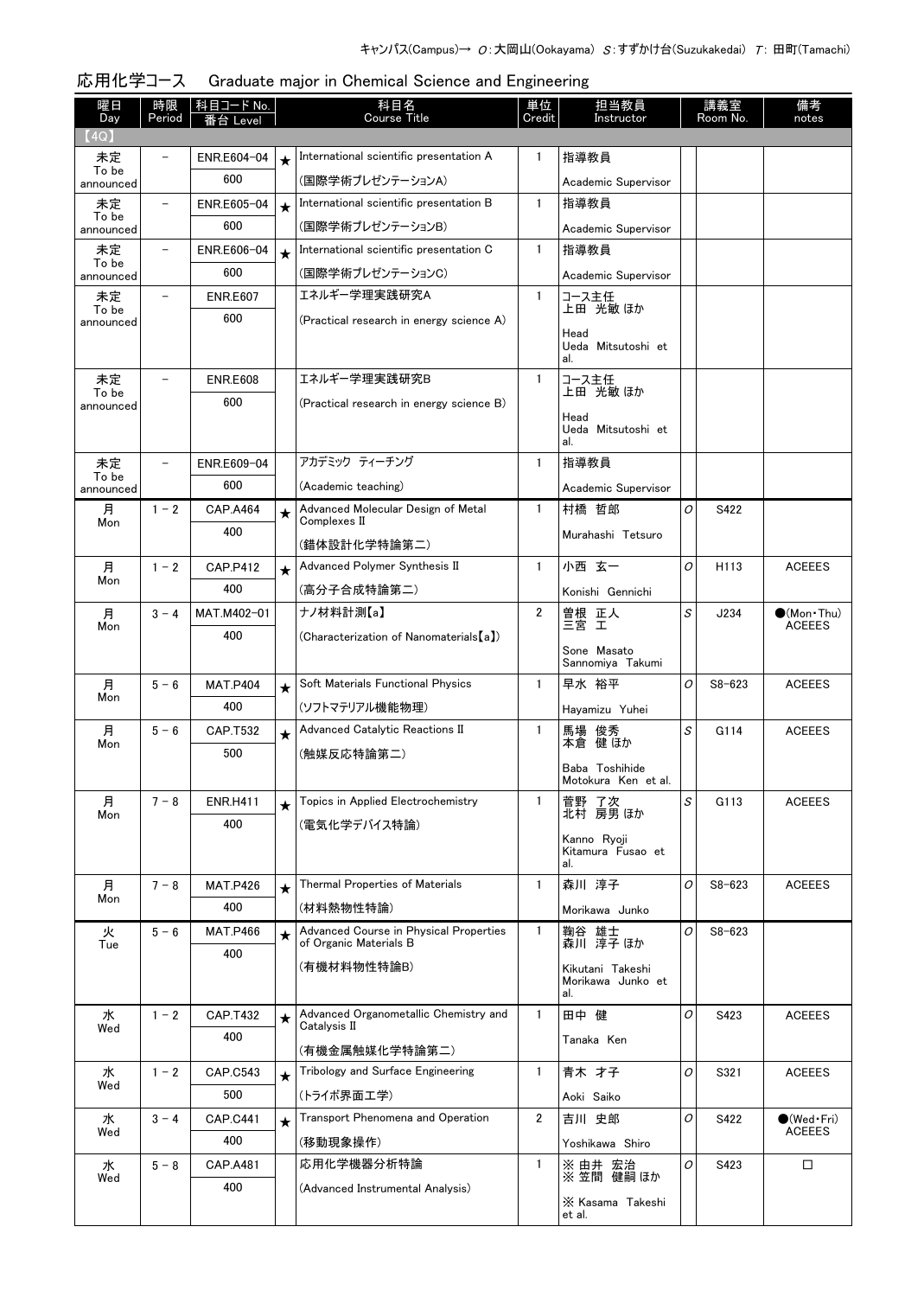| 曜日<br>Day | 時限<br>Period      | <u>科目コード No.</u><br>·台 Level |         | 科目名<br>Course Title                                   | 単位<br>Credit   | 担当教員<br>Instructor                       |   | 講義室<br>Room No.        | 備考<br>notes           |
|-----------|-------------------|------------------------------|---------|-------------------------------------------------------|----------------|------------------------------------------|---|------------------------|-----------------------|
| (4Q)      |                   |                              |         |                                                       |                |                                          |   |                        |                       |
| 木         | $1 - 2$           | <b>CAP.A424</b>              | $\star$ | Advanced Organic Synthesis II                         | 1              | 伊藤 繁和                                    | 0 | S423                   | <b>ACEEES</b>         |
| Thu       |                   | 400                          |         | (有機合成化学特論第二)                                          |                | Ito Shigekazu                            |   |                        |                       |
| 木         | $1 - 2$           | <b>CAP.C542</b>              | $\star$ | Fine Particle Engineering                             | $\mathbf{1}$   | 谷口 泉                                     | 0 | S422                   | <b>ACEEES</b>         |
| Thu       |                   | 500                          |         | (微粒子プロセスエ学)                                           |                | Taniguchi Izumi                          |   |                        |                       |
| 木         | $3 - 4$           | MAT.M402-01                  |         | ナノ材料計測【a】                                             | $\overline{2}$ | 曽根 正人<br>三宮 工                            | S | J234                   | $\bullet$ (Mon · Thu) |
| Thu       |                   | 400                          |         | (Characterization of Nanomaterials [a])               |                |                                          |   |                        | <b>ACEEES</b>         |
|           |                   |                              |         |                                                       |                | Sone Masato<br>Sannomiya Takumi          |   |                        |                       |
| 木<br>Thu  | $3 - 4$           | CAP.I536                     | $\star$ | Advanced Material Cycle Analysis                      | $\mathbf{1}$   | 吉田 尚弘<br>豊田 栄ほか                          | S | G114                   | <b>ACEEES</b>         |
|           |                   | 500                          |         | (物質循環特論)                                              |                |                                          |   |                        |                       |
|           |                   |                              |         |                                                       |                | Yoshida Naohiro<br>Toyoda Sakae et al.   |   |                        |                       |
| 金         | $1 - 2$           | <b>CAP.C443</b>              | $\star$ | Advanced Reaction-Separation Process                  | $\mathbf{1}$   | 多湖 輝興                                    | 0 | S422                   |                       |
| Fri       |                   | 400                          |         | (反応分離プロセス特論)                                          |                | 下山 裕介                                    |   |                        |                       |
|           |                   |                              |         |                                                       |                | Tago Teruoki<br>Shimoyama Yusuke         |   |                        |                       |
|           | $1 - 4$           | <b>TCM.A404</b>              | $\star$ | Materials Informatics (R)                             | $\overline{2}$ | 関嶋 政和                                    |   | <i>이</i> 南4号館 情        | □                     |
| 金<br>Fri  |                   | 400                          |         | (マテリアルズインフォマティクス (R))                                 |                | 樺島 祥介 ほか                                 |   | 報ネットワー<br>ク演習室 第       |                       |
|           |                   |                              |         |                                                       |                | Sekijima Masakazu<br>Kabashima Yoshivuki |   | 1演習室<br>Information    |                       |
|           |                   |                              |         | TAC-MI 登録学生優先科目                                       |                | et al.                                   |   | Network                |                       |
|           |                   |                              |         | (TAC-MI students have priority registration)          |                |                                          |   | Exercise<br>Room 1st   |                       |
|           |                   |                              |         |                                                       |                |                                          |   | Exercise<br>Room       |                       |
| 金         | $1 - 4$           | <b>TCM.A405</b>              | $\star$ | Materials Informatics (I)                             | $\overline{2}$ | 関嶋 政和                                    |   | <i>이</i> 南4号館 情        | □                     |
| Fri       |                   | 400                          |         | (マテリアルズインフォマティクス (I))                                 |                | 樺島 祥介 ほか                                 |   | 報ネットワー<br>ク演習室 第       |                       |
|           |                   |                              |         |                                                       |                | Sekijima Masakazu                        |   | 1演習室                   |                       |
|           |                   |                              |         | TAC-MI 登録学生優先科目                                       |                | Kabashima Yoshiyuki<br>et al.            |   | Information<br>Network |                       |
|           |                   |                              |         | (TAC-MI students have priority registration)          |                |                                          |   | Exercise<br>Room 1st   |                       |
|           |                   |                              |         |                                                       |                |                                          |   | Exercise<br>Room       |                       |
| 金         | $3 - 4$           | <b>CAP.C441</b>              | $\star$ | Transport Phenomena and Operation                     | $\overline{2}$ | 吉川 史郎                                    | 0 | S422                   | $\bigcirc$ (Wed Fri)  |
| Fri       |                   | 400                          |         | (移動現象操作)                                              |                | Yoshikawa Shiro                          |   |                        | <b>ACEEES</b>         |
| 金         | $3 - 4$           | CAP.I445                     |         | Functionalized Nano-Materials Chemistry               | $\mathbf{1}$   | 原 正彦                                     | S | G113                   | <b>ACEEES</b>         |
| Fri       |                   | 400                          | $\star$ | Ш                                                     |                |                                          |   |                        |                       |
|           |                   |                              |         | (ナノ機能物質化学第二)                                          |                | Hara Masahiko                            |   |                        |                       |
| 金         | $3 - 4$           | <b>MAT.P425</b>              | $\star$ | Advanced Course in Polymer Processing                 | $\mathbf{1}$   | 鞠谷 雄士                                    | 0 | $S8 - 623$             | <b>ACEEES</b>         |
| Fri       |                   | 400                          |         |                                                       |                | Kikutani Takeshi                         |   |                        |                       |
|           |                   |                              |         | (有機材料加工B)                                             |                |                                          |   |                        |                       |
| 金<br>Fri  | $3 - 4$           | <b>CAP.A522</b>              | $\star$ | Advanced Molecular Design for Organic<br>Synthesis II | 1.             | 田中 浩士                                    | 0 | H118                   | <b>ACEEES</b>         |
|           |                   | 500                          |         | (有機分子設計特論第二)                                          |                | Tanaka Hiroshi                           |   |                        |                       |
| 金         | $3 - 4$           | <b>ENR.E611</b>              | $\star$ | Academic Writing B                                    | 1              | Cross Jeffrey Scott                      | 0 | S517                   | <b>ACEEES</b>         |
| Fri       |                   | 600                          |         | (アカデミック ライティングB)                                      |                |                                          |   |                        |                       |
| 金         | $5 - 6$           | <b>CAP.P432</b>              | $\star$ | Elements of Polymer Science II                        | 1              | 安藤 慎治                                    | 0 | S423                   |                       |
| Fri       |                   | 400                          |         | (高分子科学要論第二)                                           |                | 野島 修一 ほか                                 |   |                        |                       |
|           |                   |                              |         |                                                       |                | Ando Shinji                              |   |                        |                       |
|           |                   |                              |         | <b>Advanced Polymer Physics</b>                       |                | Nojima Shuichi et al.                    |   |                        |                       |
| 金<br>Fri  | $7 - 8$           | <b>CAP.P521</b><br>500       | $\star$ |                                                       | $\mathbf{1}$   | 中嶋 健                                     | 0 | S423                   | <b>ACEEES</b>         |
|           |                   |                              |         | (高分子物理学特論)                                            |                | Nakajima Ken                             |   |                        |                       |
| 集中講義<br>₩ | $\qquad \qquad -$ | CAP.I446                     | $\star$ | Nano-Surface Chemistry and Advanced<br><b>Devices</b> | $\mathbf{1}$   | 原 正彦<br>Sven Ingebrandt ほか               |   |                        |                       |
| Intensive |                   | 400                          |         | (ナノ表面化学と先端デバイス)                                       |                | Hara Masahiko                            |   |                        |                       |
|           |                   |                              |         |                                                       |                | Sven Ingebrandt et<br>al.                |   |                        |                       |
| 集中講義      |                   | <b>CAP.E422</b>              |         | プレゼンテーション演習                                           | $\mathbf{1}$   | ※ 平田 岳史                                  |   |                        | <b>ACEEES</b>         |
| Intensive |                   | 400                          |         | (Presentation Practice)                               |                | X Hirata Takafumi                        |   |                        |                       |
|           |                   |                              |         |                                                       |                |                                          |   |                        |                       |

| 応用化学コース Graduate major in Chemical Science and Engineering |
|------------------------------------------------------------|
|                                                            |